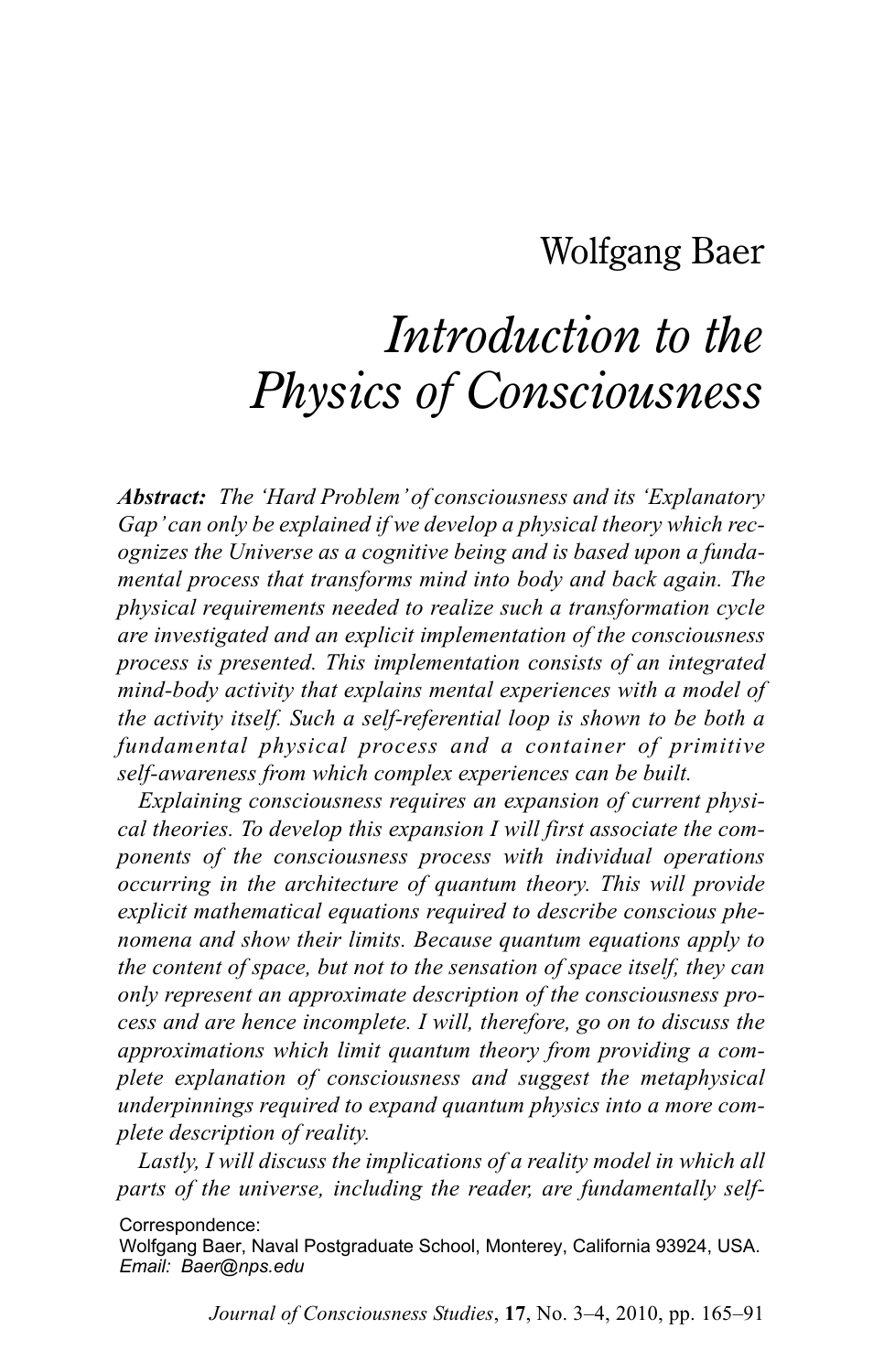*measurement processes and the sensation of space is not that of an a priori container, but rather a 'what it feels like' to be a time-stable event.*

**Key Words:** Consciousness, Reality Models, Process Ontology, Process Reality, Epistemology, Panpsychism, Ernest Mach

#### **I: The Consciousness Process**

The everyday experience of conscious perception was identified as a process by William James (1890, chapter X) and associated with a physical phenomenon called an 'actual occasion' by Alfred Whitehead (1978) in the early 20th Century. The claim implies that one does not simply 'see' an object when looking at a thing in front of one's nose, but actually engages in an event that makes objects appear. The 'I' has been called 'a strange self-referential loop' (Hofstadter, 2007). A more specific description of the consciousness process is given in a *JCS* article (Atmanspacher, 2006, p. 34) under the heading of 'Process Ontology' as a cycle of activity with mental experiences on one side and physical causes on the other. The connection between Process Ontology and quantum theory is discussed in many texts presenting Whitehead's theories (Sherburne, 1981; Nobo, 2004; see also Kafotos, 1989). My paper adopts Whitehead's idea of 'actual entities' described by Philip Clayton as 'Experiential units, constitutive of both process and objects, *that* are basic elements of reality' along with the notion that, 'temporal change is a fundamental feature of the physical world itself' (Clayton, 2004, p. 6).

To make these ideas more concrete, this paper explicitly depicts sensations inside a thought bubble, which acts as a mental reference frame, and draws their explanations inside a parallelogram, which acts as a material reference frame. *Primitive consciousness is then modeled with a process that transforms a description of one's sensations into a description of one's explanation of those sensations and back again.* A graphic depiction of the consciousness process is shown in the center of figure 1. Here the form of an apple, shown inside a thought bubble, is used to represent an everyday sensation. Below, in a parallelogram, the outline of an apple is shown to represent the general explanation of these sensations. The two are connected by ellipses to indicate transformations exist between sensations in one's mind and physical realities in one's body. Defining the exact nature of this connection and providing the physics of a universe built out of interacting process cycles is the main topic of this article.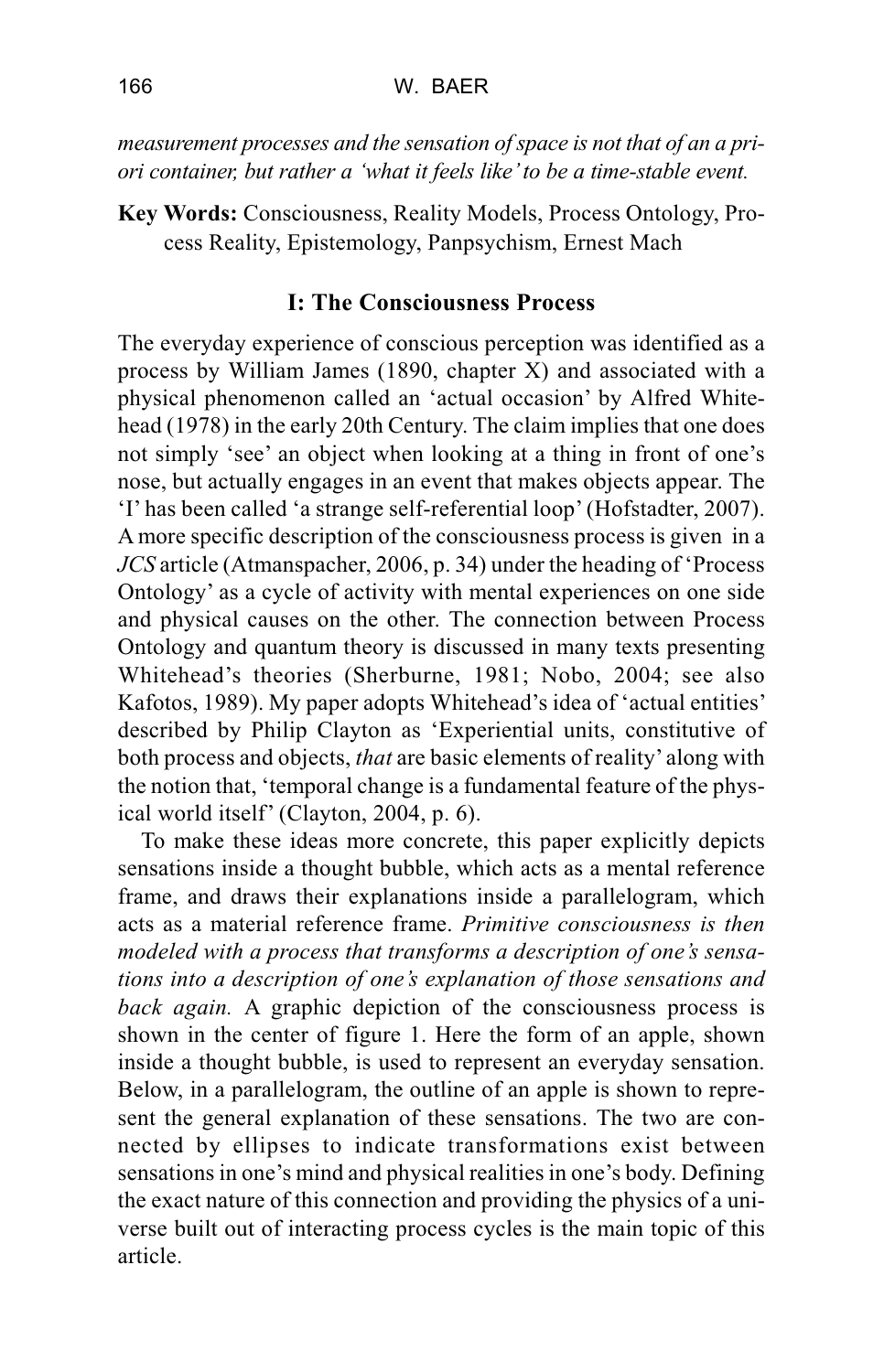#### *I.a Historic development of physical reality models*

The general explanation for sensation is called 'physical reality', i.e. most of us believe sensations are caused by the real physical world. Since no one can ever see this physical cause directly, the general explanation of sensation cannot refer to the physical world itself but rather a model or theory of it. The symbols of such theories in figure 1 point to the incorporation of beliefs we hold to explain our experiences. Drawings inside parallelograms are intended to represent the belief structures one uses to explain one's sensations. They cannot point to the explanation themselves.



*Figure 1*. The conscious process with alternative physical reality models.

Thus the meaning of the expression 'physical reality' is by definition whatever physical entities explain our sensations. These explanations vary from individual to individual and culture to culture. To emphasize this point, dashed arrows connect the general explanation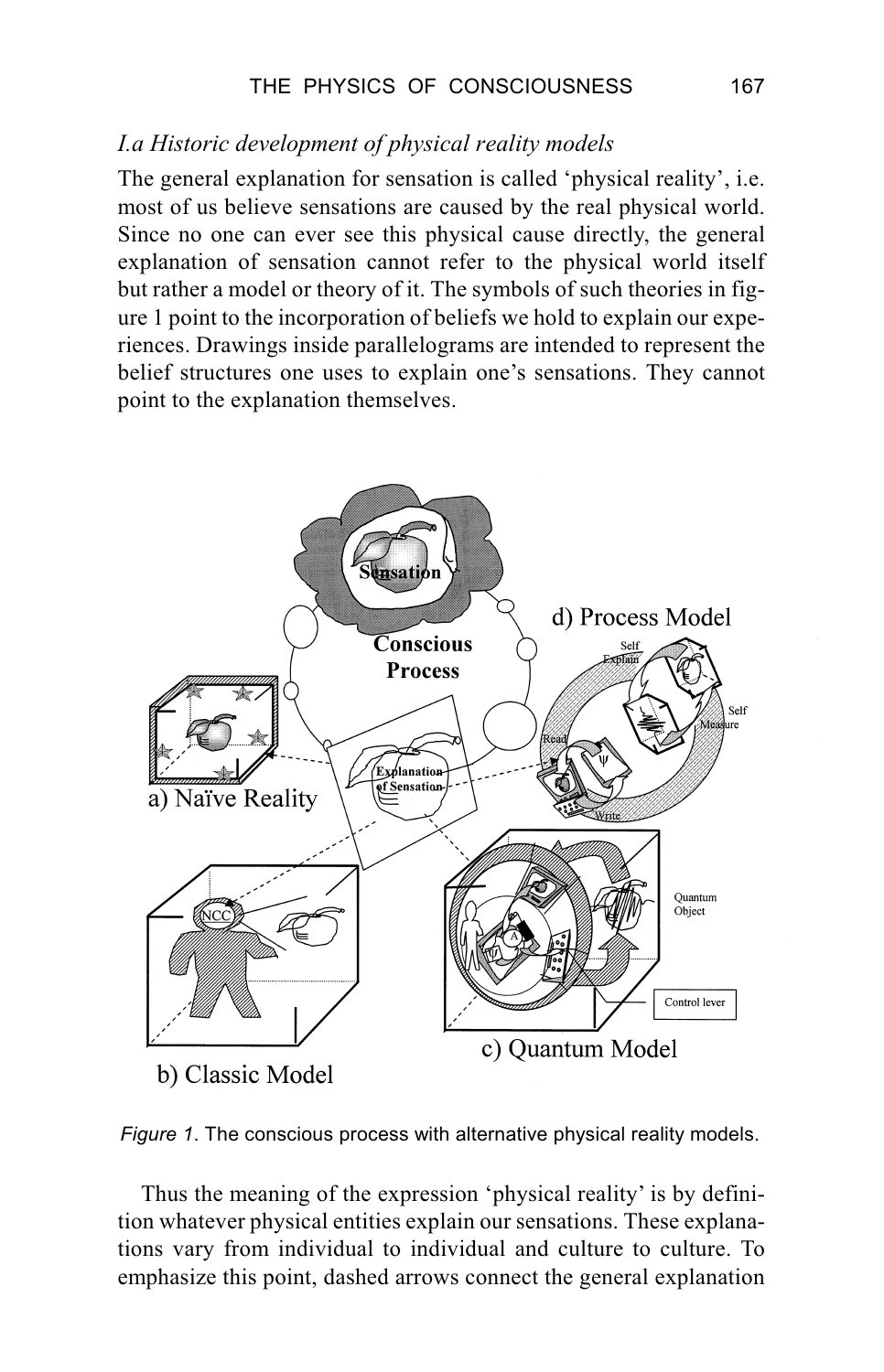of sensations in figure 1 with a sequence of alternative physical reality models that have been substituted into the explanatory role by various cultures throughout history.

The alternative explanations start on the left with the belief described by philosophers as 'naïve reality' and lead to an icon intended to represent a belief termed 'process reality'on the right. The intent of these drawings is to present selected examples of physical theories that show a progression of explanations culminating – at least for the time being — in the process model. I will start by describing 'naïve reality' and progress counterclockwise through the sequence.

Naïve reality asserts that the experience in front of your nose is the way it is because a real world of physical objects exists the way it appears. An individual asked why he sees an apple would probably say, 'Because it is there.' The transformation between physical reality and sensory experiences is immediate and direct. In fact it is an identity operation since the content of both nodes in the consciousness process are equal. Naïve reality underlies classic physics and completely ignores the role of the observer and his consciousness. The primary advantage of this belief is one of speed. The individual using it simply reacts to the configuration of experiences as they appear without the overhead imposed by the awareness of the experience-generating mechanism. The naïve reality connections are learned in early childhood and for most of us persist without question throughout adult life. It is by far the most popular and practical reality model used by scientists and athletes alike. This is the way we were built to operate as animals. In the following discussion we will see that all models must retain some region of identity connection between sensations and their explanations in order to enable operational effectiveness.

If one takes the time to analyze one's experience when, for example, looking into a mirror, then one realizes that a calculation and a calculator are required to define a physical world. To accommodate this realization, the naïve reality model is modified into what I will call the 'classic model'shown in figure 1b. The classic model includes an observer and his brain among the mix of moving objects populating physical reality. In this model, a physical chain of cause and effect connects the physical apple through a boundary of sensors (shown as diagonal shading lines) with those part(s) of the brain thought to be responsible for generating conscious experiences. Individuals using the 'classic model' no longer believe the apple appears because it is there, but rather appears because some correlated physical phenomena occurs in their brain. The identity region in the naïve reality model has now been limited to the neural cortex shown as a white oval in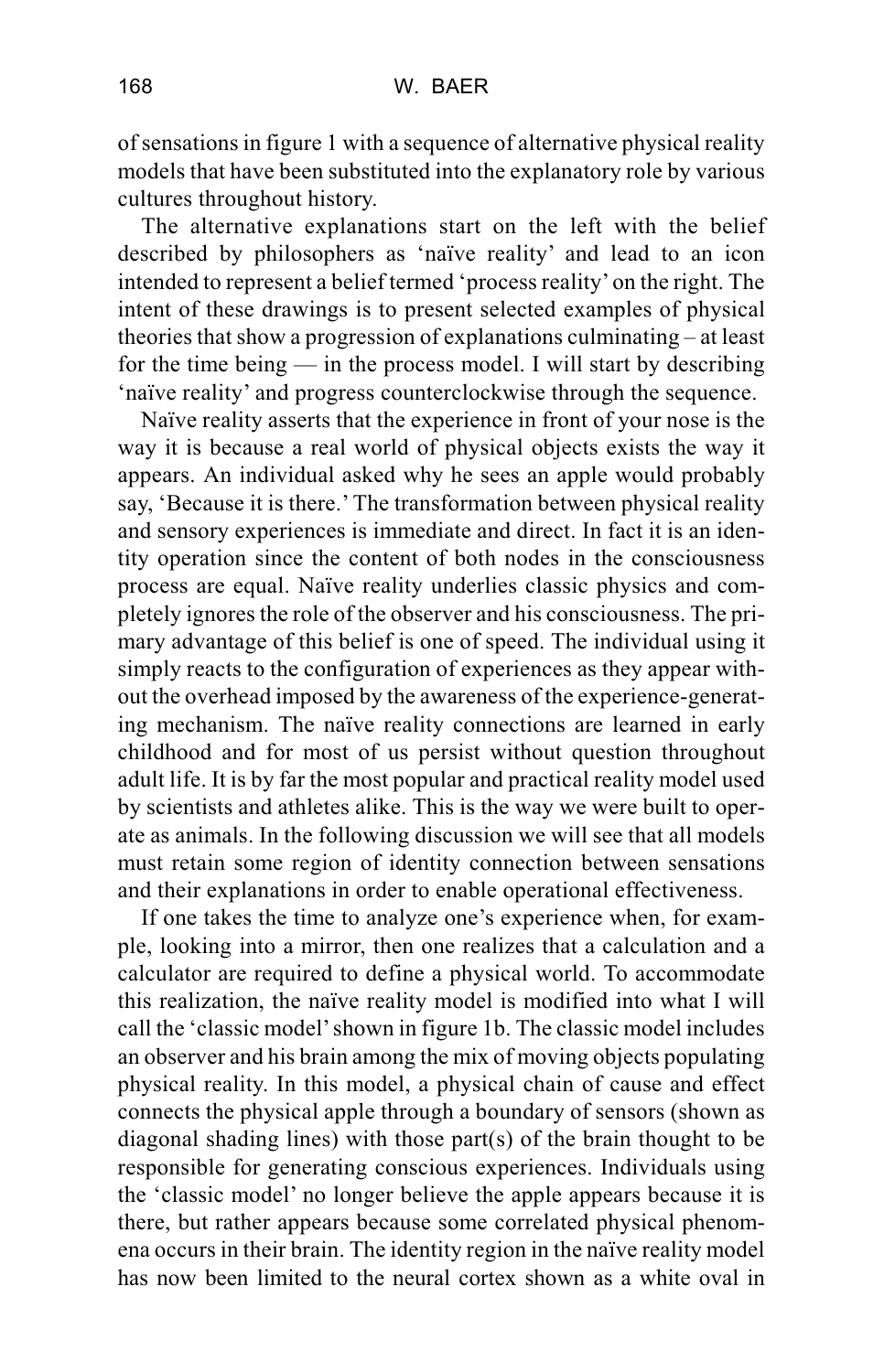figure 1b. These regions, known as Neural Correlates of Consciousness (NCC), are no longer expected to contain a scale model of spatial experiences, but they are at least expected to provide a one-to-one correspondence between physical occurrences in the brain and the sensations experienced. It is hoped by most neurophysiologists (Koch, 1998) that a correlation will eventually be found and thus provide, not a solution to the 'hard problem' (Chalmers, 1997), but at least a working control of conscious experiences.

The structure of the classic model divides physical reality into the NCC and the Rest of the Universe. For humans the two regions are connected by a biological measuring apparatus that allows signals to flow into the NCC and an effecter system that allows commands to flow out. The barrier of sensors and effecters surrounding the NCC are shown as a diagonally patterned region within the body of the observer in the classic model icon of figure 1b. The NCC takes on the role of a control center within which conscious experience simply happens. One can make an analogy to a control room by imagining a homunculus inside the NCC looking at internal displays and acting on internal leavers.

If the barrier between the NCC and the objective world is pushed outside the body and into external instrumentation, the control room metaphor becomes more realistic. One can imagine an actual physical body, such as a military commander in a control room, taking the role of the homunculus, sensing internal displays, and moving command levers as though they were real. The analogy breaks down only because the commander can exit the control room and personally witness events outside the barrier of sensors and effecters and thus witness the difference between symbolic actions inside the control room and their meanings in the external world. This barrier is not penetrable in the case of a scientist investigating the structure of atoms or an astrophysicist investigating the properties of a black hole. By introducing an impenetrable barrier we reach the quantum model represented by the third explanation for sensations in figure 1c.

In our diagram we have deliberately pushed the impenetrable barrier from inside the brain of the scientist into external measuring instruments in order to emphasize the fact that in the quantum model the role of the NCC, as the control room, is taken by the ordinary world of naïve realism encountered in the laboratory. Of course the actual NCC is still in the scientist, but the content of the laboratory is treated as the region in which appearances are equated to physical reality.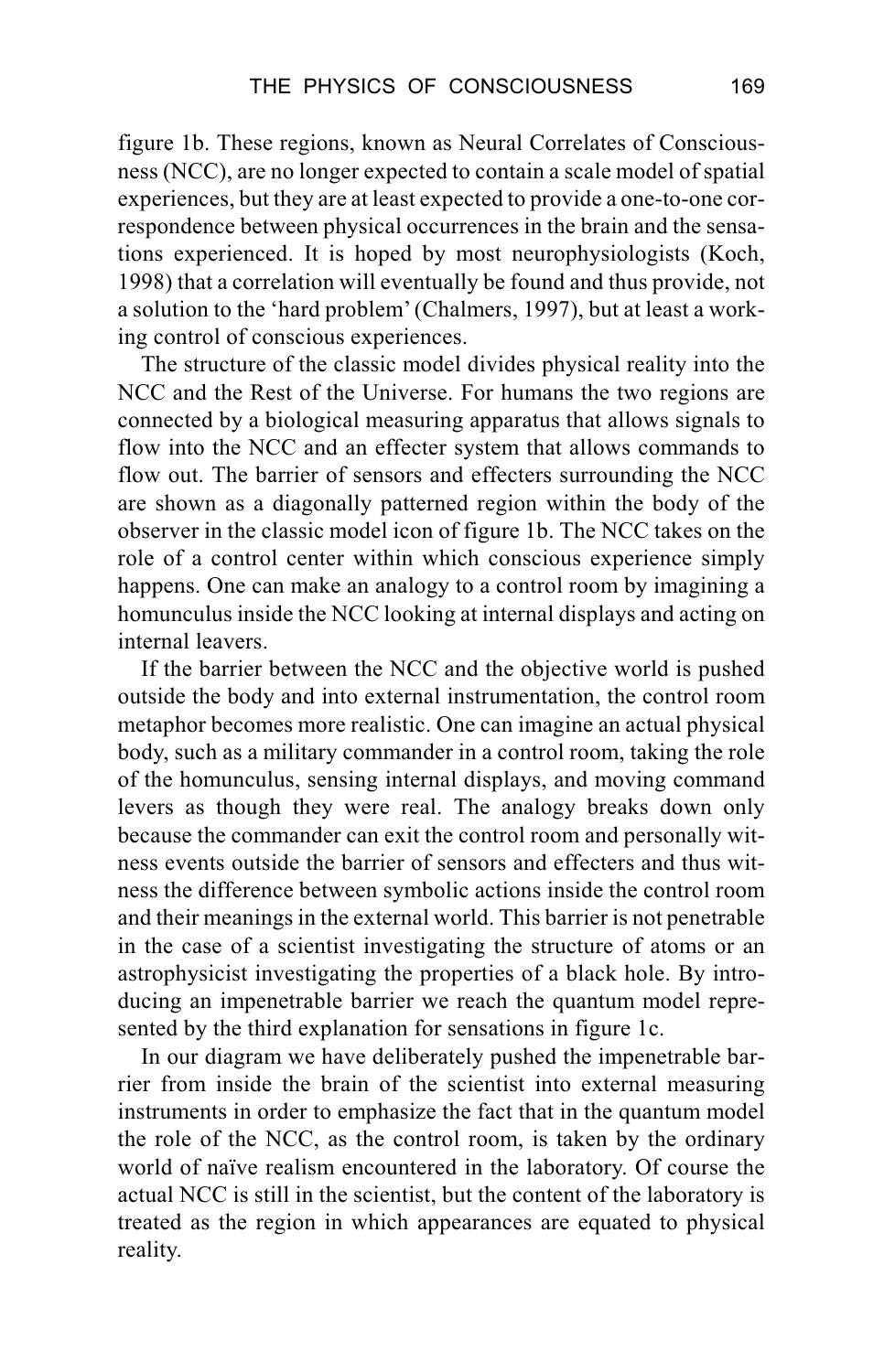Most discussions of the quantum measurement problem (Wheeler & Zurek, 1983) start with the sensor/effecter barrier (known as the von Neumann cut) between the classic and quantum worlds placed in the laboratory. The barrier is then moved into the brain through a series of analytic steps resulting in a complete quantum description of physical reality. The typical analysis treats a quantum system outside the barrier as a probability that is actualized into objects through the measurement process. When the measuring apparatus is also treated as a quantum object, the question, 'What actualizes the measurement apparatus?' is asked. The answer requires a second apparatus that measures the first apparatus combined with the initial quantum system of interest as a combined quantum system. These three systems must now also be actualized by the measurement of a fourth system, etc. etc. The analysis eventually includes the NCC in the brain of the physicist as a quantum component and the final measurement instrument becomes the consciousness of the observer who selects one classic physical state out of the possibilities present in the quantum world.

The goal of von Neumann analysis is to eliminate the classic component and treat all of physical reality a single quantum theory. This leaves physical reality with persistent uncertainties and leads to Everett's multi-world interpretation. Unfortunately it also leaves consciousness with the task of selectively actualizing one of the worlds without any physical means to do so (Mensky, 2006). Though credit must be given to the quantum theorists for acknowledging the critical role a consciousness must play in determining actual experiences, the treatment has shed little light on the nature of consciousness or how it performs its supposed actualization. Our treatment differs from the typical analysis by remembering that physical reality cannot be solely a quantum world and 'naïve reality' must be applied to some portion of a physical reality model. We embrace the classic quantum duality as an architectural feature not a flaw in our world view. Rather than eliminate the NCC from the observable portion of the reality model, we ask, 'What process might be happening inside to achieve conscious experiences?'

To answer this question we note that when appearances in the laboratory are treated as the things themselves the entire laboratory becomes a control room metaphor for the Neural Correlates of Consciousness. The operations in the laboratory can therefore be treated as externalized versions of what is happening inside the NCC of the scientist. The absolute impenetrability of the sensor-effecter barrier makes the quantum physicist, unlike you looking down upon the model or the military commander in a control room, a perfect analogy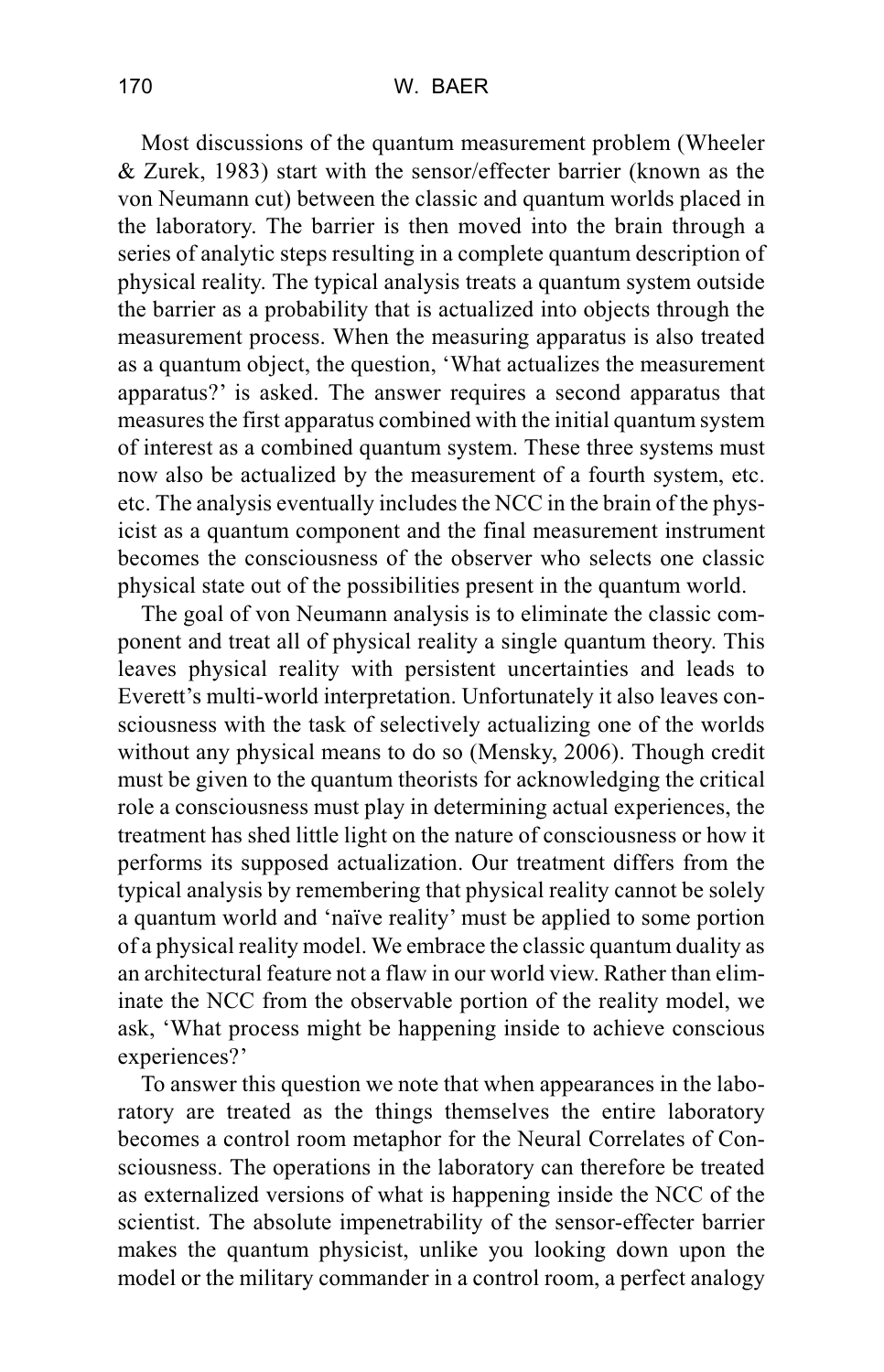for the homunculus. *By systematically mapping the physicist's theory onto symbol manipulation mechanisms in the laboratory we can document his own role and derive a purely classic physical world representation of the thinking and hence the process responsible for his consciousness.* Please note that figure 1c includes an icon of a notepad upon which his externalized thinking process is mapped. I will provide the quantitative description of this mapping in the next section and only give a brief qualitative overview in the paragraph below.

The mapping begins by writing a description of the television displays through which the physicist 'sees' the outside world onto the notepad. This is represented by the 'A' in the circle, which stands for the action pattern 'A[q]' recorded during an observation of some quantity 'q'. From this basis of observation the physicist seeks an explanation in the form of a physical world model. The quantum explanation consists of possibility waves shown as squiggles outside the sensor boundary in figure 1c. Much like the objective apple outside the body in the classic model, these waves can never be experienced directly, even in principle. Instead, they can only be inferred from evidence available in the form of classic objects inside the sensor/effecter boundary and referred to with symbols of the theory. The path of inference is represented on the clipboard as a curved processing arrow leading from the symbol 'A[q]' to the symbol of their explanation ' $\psi[q]$ ' seen on the notepad without the quantity parameter. Once a description of the explanation that caused the observable sensation has been formulated it can be verified by applying a symbolic measurement process. This process is represented by the second curved arrow. It re-calculates the symbol of sensations on the monitor screen. If ' $\psi$ ' is the correct explanation for sensations, then the calculated and measured sensations coincide and reinforce each other. Thus, a resonance between external stimulation and an internal processing cycle amplifies the activity. The physicist would say he is looking through the monitor and seeing the inside of an atom ' $\psi$ '. In a very real sense ' $\psi$ ' is the *name* of the entity beyond the sensor/effecter boundary. This name is recorded in his memory, while the internal processing paths could equally well be labeled 'read'and 'write'operations to that memory.

For completeness one should remember that the symbol of the environment in which ' $\psi$ ' finds itself is in quantum theory described by the energy operator traditionally written as the Hamiltonian  $H(p,q,\alpha,\beta)$ . The **p** and **q** are momentum and position operators of the quantum system while the  $\alpha, \beta$  represent additional parameters that define its quantum environment. An example of such a parameter might be the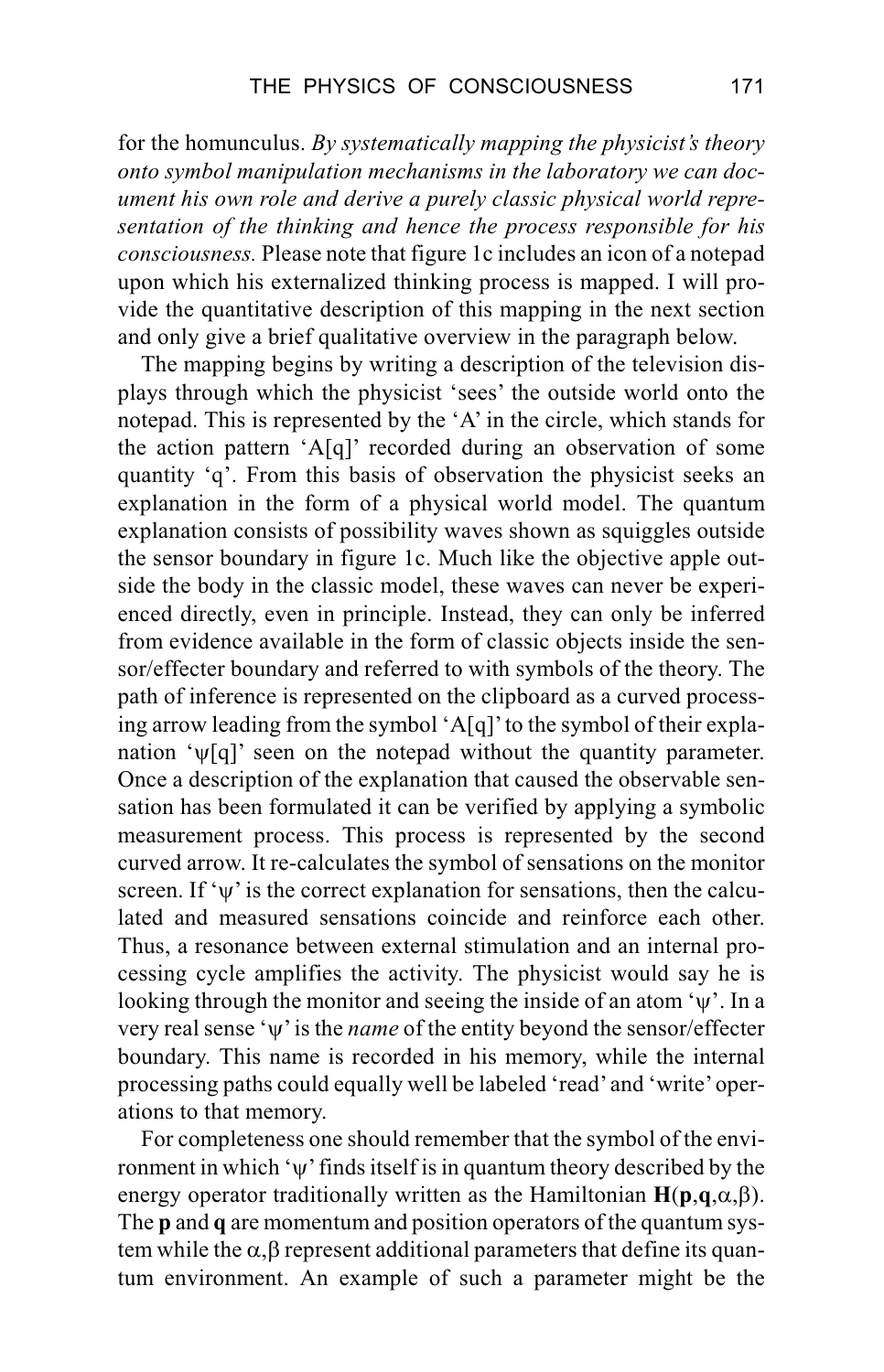setting of a rheostat in the laboratory that controls magnetic field strength surrounding ' $\nu'$ . These settings must also be described by the scientists experience description symbol 'A'. Arrows leading to and from the notepad refer to both sensor and control lever states at two times respectively. The loop can therefore operate like a gate in which the sensor input controls the lever output states.

To what extent such a self-referential loop is actually occurring, in the biological system we have asked to record his activities, is speculative. What we do know from the analysis of nervous systems by Maturana is that a nervous system does not operate in response to a representation of the environment, but rather 'the structure of the system determines its interactions by specifying which configurations of the environment can trigger structural changes in it' (Maturana & Varela, 1992, p. 135). The architecture of this structure is, according to Maturana, a kind of processing loop which incorporates a set of self optimizing configurations. A scientist outfitted with a belief is a structure that can only absorb information when the stimulation explanation nodes in the processing loop reinforce each other. That a quantum physicist executes such a loop when applying his craft is therefore a general property of his nervous system. If such loops are generally executed by nervous systems, the theme of this paper could equally well be stated as an attempt to generalize Maturana's findings to all physical objects, living or not, and therefore provide a physical rather than a merely a biological basis for consciousness.

The quantum model in our analysis figure 1c has deliberately kept the division between an inner world and an external quantum system in order to incorporate the externalized cognitive processing cycle executed by the scientist. If we eliminate the homunculus role played by the scientist by automating his operations and remove all the ancillary equipment not critical to the cognitive observation of the quantum object, we will arrive at the architecture of the process model similar to that shown in figure 1d. Here the scientist is one loop. In addition the quantum object has also been replaced by a cognitive processing cycle. This replacement is a conceptual jump from the quantum to the process model world view. Justification for this jump will be discussed in subsequent sections. Here it is required to achieve a consistent physical reality since the alternative is to make the scientist a quantum object and maintain a non-physical consciousness with mysterious actualization capabilities rejected in previous arguments. Instead, physical reality in figure 1d is shown as a set of interacting conscious cycles. The scientist and his sensations of his laboratory have been reduced to the physical process that is being executed. This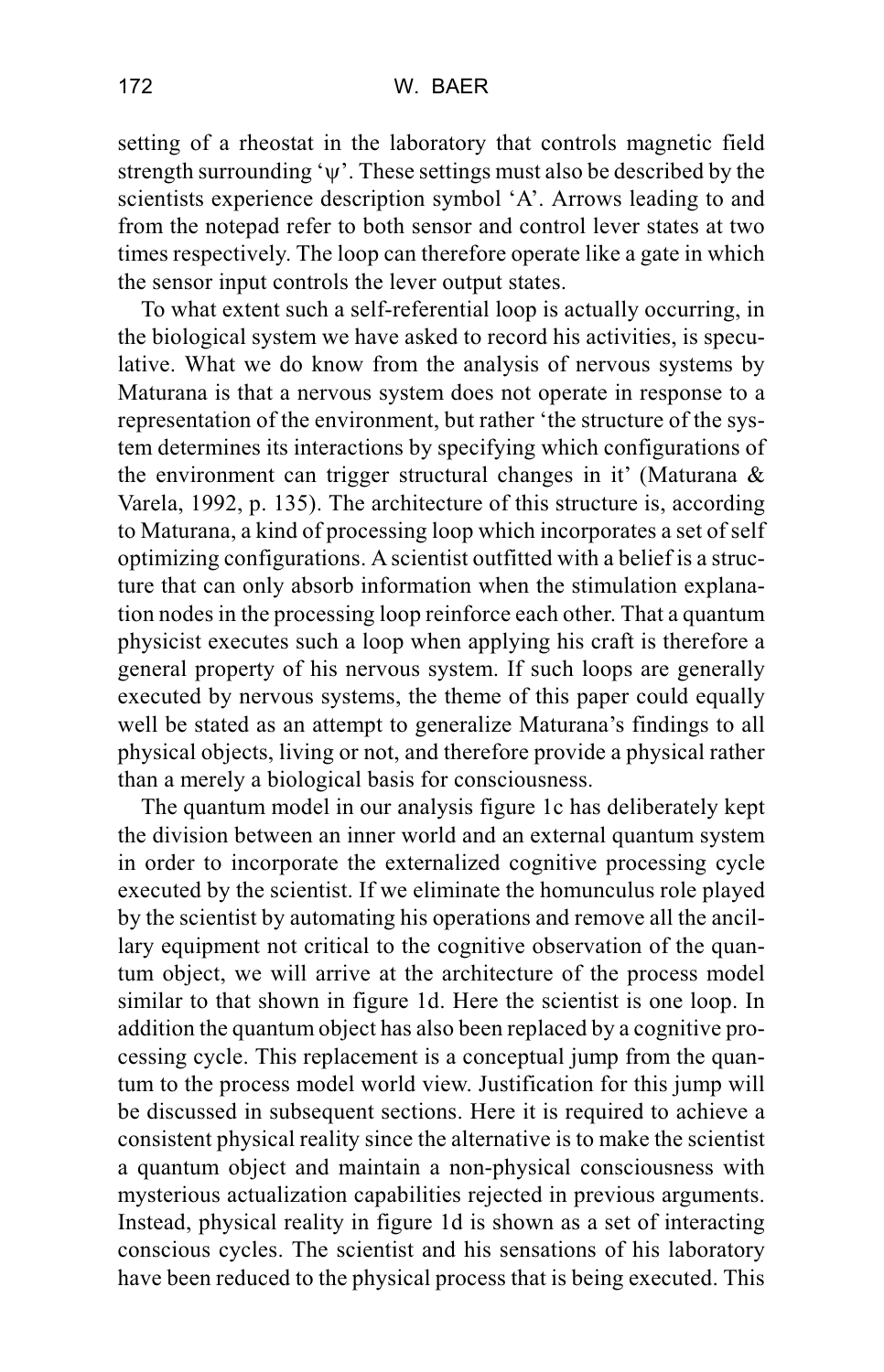process, which converts his actual sensations into explanations and back in a self measuring feedback loop, contains a form of conscious awareness whether or not external interaction channels are actually open, i.e. the scientist could be dreaming.

The entire cycle as a stand-alone activity is therefore a legitimate candidate for the physical cause of the sensation defined in the consciousness process of figure 1 and can be substituted for the 'Explana-



*Figure 2.* The explanation of consciousness

tion of Sensation' in order to produce the relationship shown in figure 2. If we remember that this process involved a transformation between what was taken to be a classic observable and a symbol of its cause, then we have in figure 2 the sensation of an apple explained by the existence of a physically real process instead of simply being explained by the existence of a 'naïve reality' object. In other words, the explanation of sensation is a model of the process happening when the sensation takes place.

The last paragraph is not a proof that either consciousness is a process or that physical reality is a process, but only a statement of consistency. However, if the consciousness process hypothesis is accepted, then certain characteristics of physical reality are logical consequences. If consciousness is contained in a process then its explanation must refer to a process as well. This process is not built from moving objects, such as a horse race or a production cycle in a factory, but rather is a Whitheadean fundamental event. Moving objects as well as the space and time in which they move are derived from the properties of such fundamental events, not the other way around. *It is not elementary particles, but elementary events that are the building blocks of physical reality in the process model.* That this theory is indeed an improvement of our understanding of physical reality in addition to a belief that is logically consistent with our consciousness hypothesis will be argued in subsequent sections.

The four models discussed represent alternative beliefs that can all be substituted in place of the 'explanations of sensations' in a process we assume includes consciousness. It is the process that is fundamental. The exact nature of a physical model is less important than the fact that it has an explanatory role in this process. Each alternative has advantages and disadvantages depending on the problem at hand. In this paper the problem at hand is our understanding of consciousness.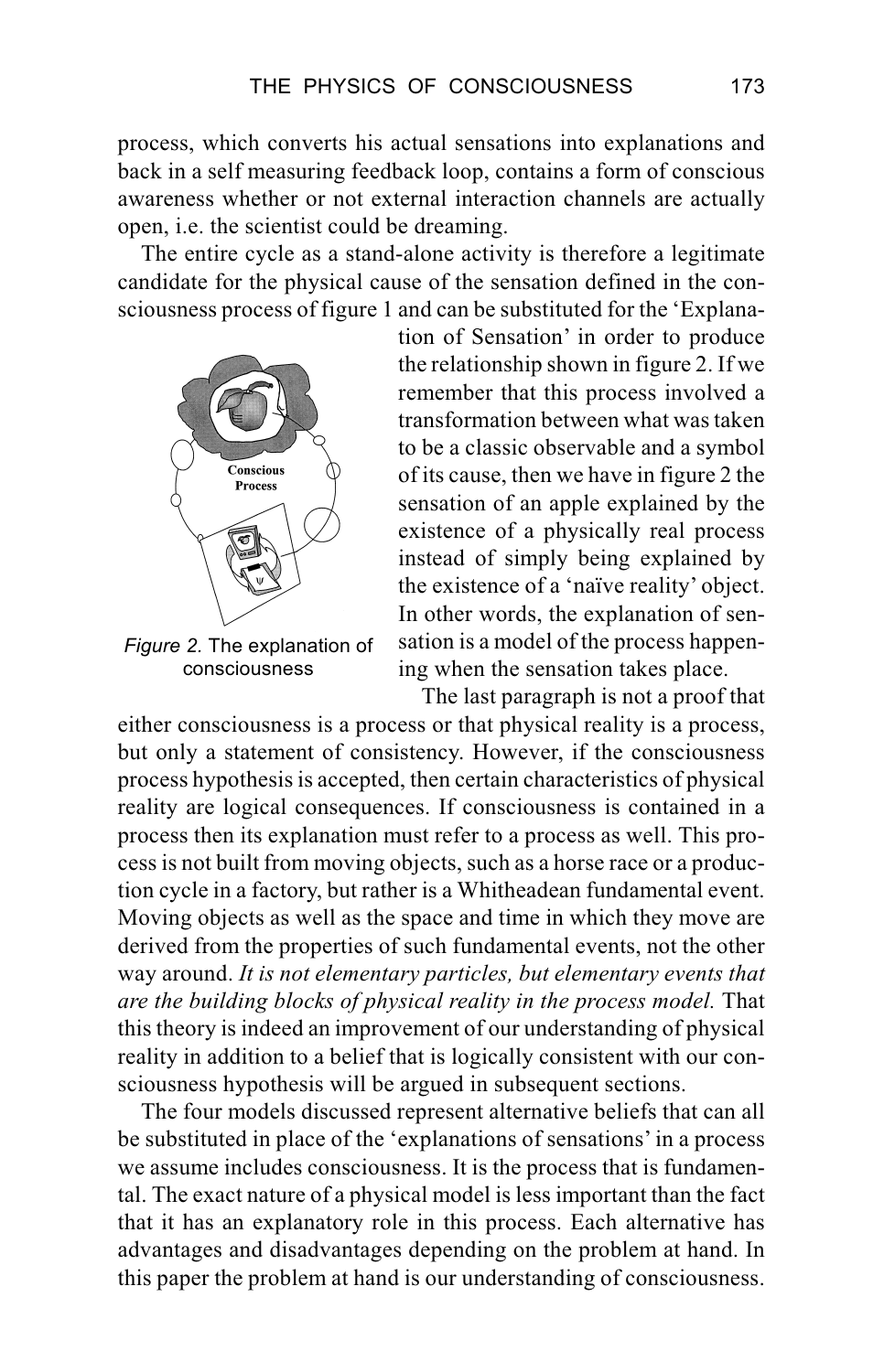For this reason the process model of physical reality has the advantage of logical consistency over other beliefs. If consciousness is to have a physical explanation then our model of physics must contain a symbol of the entity that implements it. By proposing the process model as our physical reality belief this requirement is automatically satisfied because the explanation of sensations is the model of a cyclic activity that refers back to the process of consciousness itself. In short, we have a scale model of the conscious event. It is a symbol of the consciousness process, whereas all other physical models contain an explanatory gap that must be bridged by some ad-hoc magic to explain consciousness. In the process model consciousness is — paraphrasing Nagel (1974) — what it is like to be a cycle of activity and all parts of the universe exhibit this characteristic.

The advantage of the process model to explain consciousness as a fundamental property of nature has in the past been outweighed by its inability to match the speed of the naïve reality model and its practical calculation immaturity compared the classic or quantum models. If, in fact, process reality was only an idea invented to explain consciousness it would hardly be worth considering further. If, however, process reality can be developed into a useful physical theory from which quantum mechanics can be derived as an approximation, then it may be advisable to retool our thinking apparatus so that we can grasp the world in process terminology. The next section discusses details of the quantum approximation applied to the consciousness process while section III will show that quantum theory is indeed an approximation to a more comprehensive theory.

# **II- Quantum Physics as the Consciousness Process**

In the last section we argued that the operations of a quantum physicist can be taken as a blue print for a cognitive process. In this section the details of this blueprint will be identified with quantum theory.

Quantum theory and its equations were originally developed by classic physicists who tried to use a 'naïve reality' philosophy to deal with atomic particles. The fact that atoms could not be seen objectively, even in principle, forced them to include a measurement processes that reached beyond the sensor barrier into a realm that could never be verified directly. To describe this realm a symbolic struc ture, $\psi$ , which could not be directly connected to objective events became part of the theory. This lack of objective meaning for the symbols of the quantum realm is crucial to understanding them. The symbols of classic physics point to some past, present, or future events in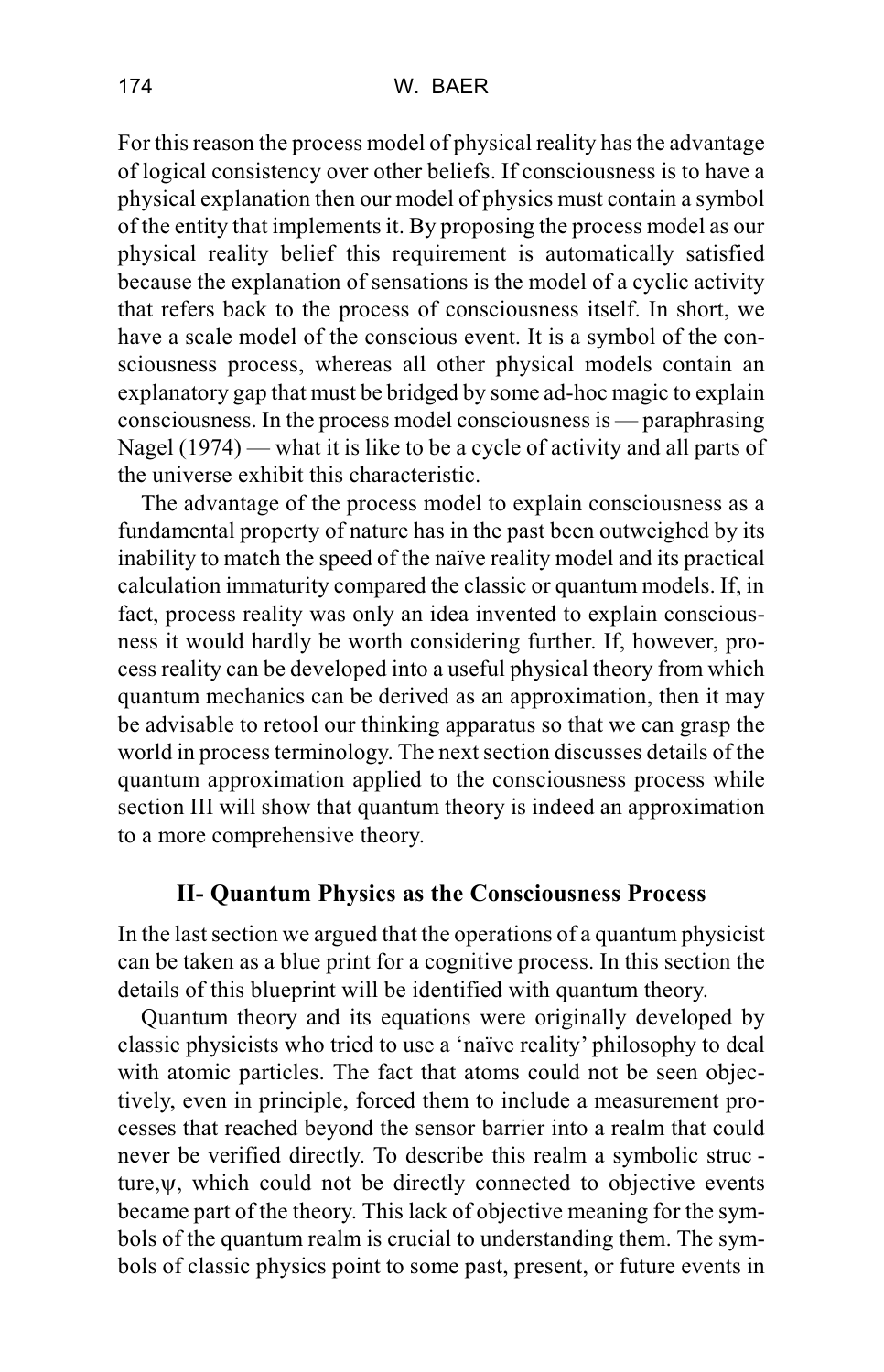an observable classic universe. The symbols of the quantum realm are information storage structures that hold our belief of the world beyond the sensors and are connected to the observable world of sensations through a cyclic architecture of measurement and explanation.

The structure of quantum theory was initially analysed by Von Neumann in 1932, who defined a measuring Process I and a quantum Process II. Process II is governed by the Schrödinger Equation acting upon de Broglie waves and is deterministic in time (see von Neumann, 1955, chapter VI, Sec. 1). Process I is random and fraught with difficulties including the collapse of the wave function at the measurement instance, Schrödinger's Cat paradox, and the introduction of consciousness as the final measurement instrument. Active discussions of the measurement problem (Wheeler & Zurek, 1983) have lead to alternative, but by no means agreed upon interpretations, of quantum theory. Henry Stapp (1993) extended Von Neumann's analysis by including a Process 0 that produces a probing question and a Process 3 that produces a response. Further discussions with Professor Stapp have shown that his definitions are not equal to the expansion I am proposing in this paper, hence only his idea that the architecture of quantum theory must be enlarged to include additional processes beyond those defined by von Neumann us utilized here. With these clarifications, I define Process 0 as our classic world of observable action distributions governed by classic Hamilton's equations and



*Figure 3*. Process Architecture of Quantum Theory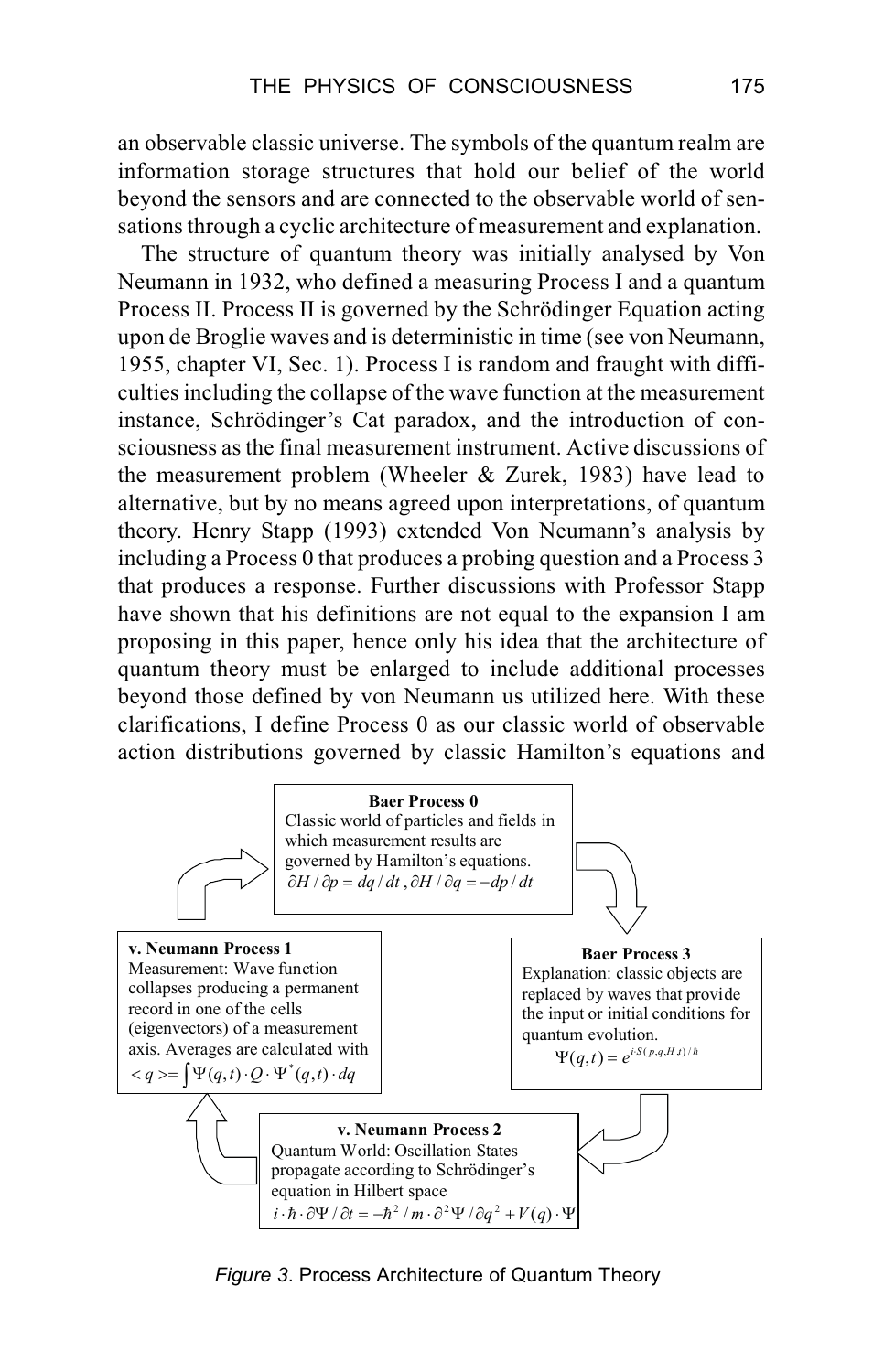Process III as the mechanism by which the action distributions are converted into the de Broglie waves. These definitions give quantum theory a suggestive four processes architecture shown as a single connected activity in figure 3.

The mapping of this architecture to the consciousness process is straight forward once one accepts the everyday world as sensations being explained, rather than as the things themselves (Baer & Pizzi, 2008; 2009b). In this case the world of appearances, described by classic physics, are mapped into the thought bubble of the consciousness cycle. Similarly the cause of those appearances, described by quantum physics, is mapped into the physical reality parallelogram of the conscious cycle. The measurement and explanatory transformations between these two worlds is mapped into the ellipses of the consciousness cycle. The resulting structure, shown in figure 4, attaches the mathematical rigor of both classic and quantum physics to the process responsible for the consciousness phenomena. The identification of quantum theory with the consciousness process allows us to associate quantitative descriptions of tangible physical occurrences with the phenomena of conscious experience. The ellipses in figure 1 as well as the measurement and explanation connections in figure 1d have now been defined in exact mathematical terms.



*Figure 4.* Structure of Quantum Theory as the Conscious Process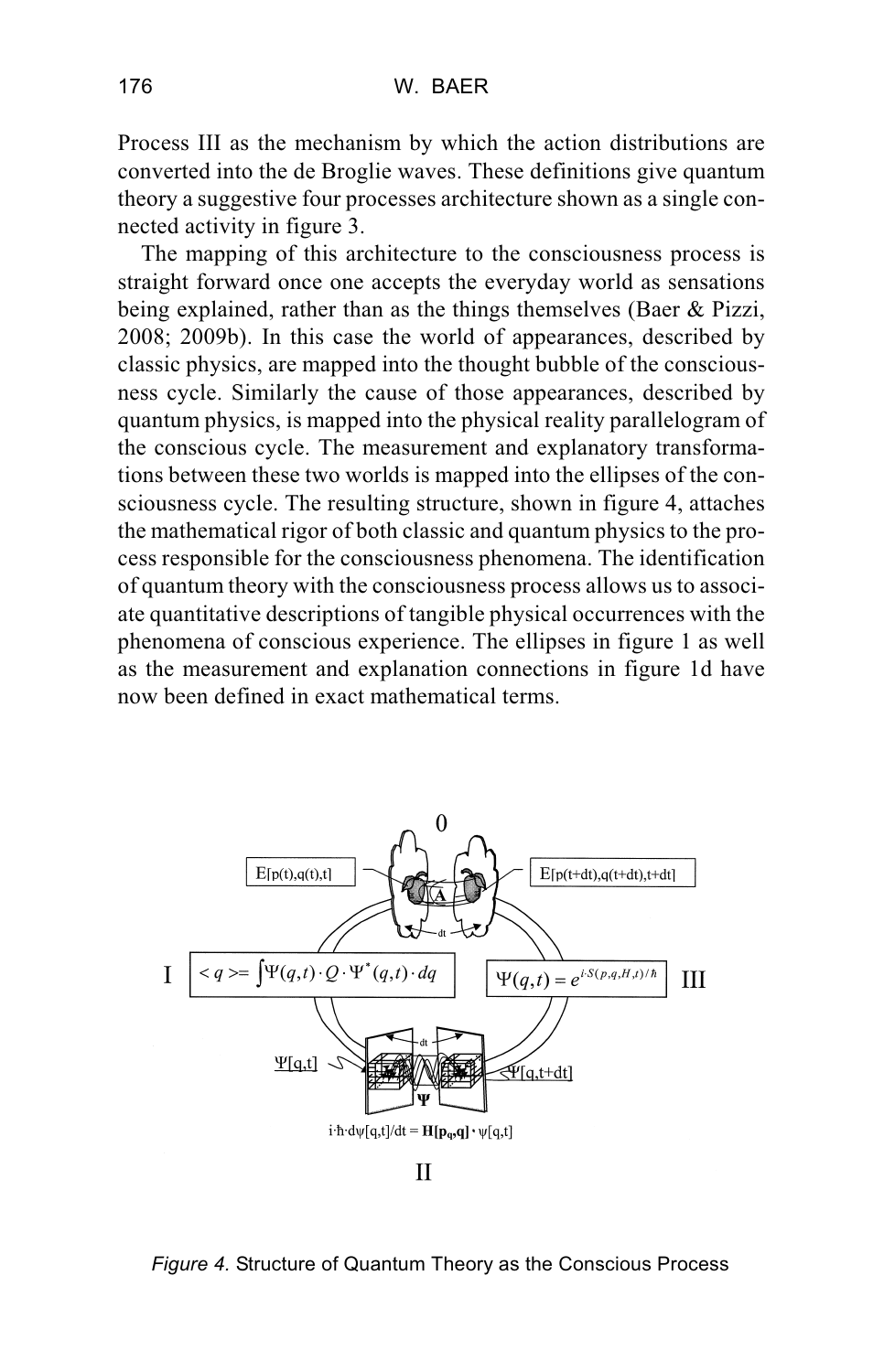| English                            | Physics                                                                                                                                  | Mathematics                              |  |
|------------------------------------|------------------------------------------------------------------------------------------------------------------------------------------|------------------------------------------|--|
| Description of a Sensation         | Description of Classic World                                                                                                             | pf(t),qf(t)                              |  |
| Description of Explanation Process | Description of Classic to Quantum Transform (q, t) es(p, q, t)                                                                           |                                          |  |
| Description of an Explanation      | Description of Quantum World                                                                                                             | (qt,t)                                   |  |
| Description of Measurement Process | Description of Quantum to Classic Transformq                                                                                             | $(q, t)$ $\alpha$ $\rightarrow$ $(q, t)$ |  |
|                                    | qf = Coordinate in the f'th degree of freedom (f is implied when omitted)                                                                |                                          |  |
|                                    | pf = Momentum in the f'th degree of freedom( f is implied when omitted)                                                                  |                                          |  |
|                                    | $(q,t)$ = Schrödinger wave function related to explanation storage                                                                       |                                          |  |
|                                    | $H(p,q,t)$ = Hamiltonian , equal to energy E[p,q,t] for conservative systems related to instantaneous sensation                          |                                          |  |
|                                    | A = S(p,q,H,t) = Hamilton's principle function defines the action in the instance dt related to recordable sensation over an interval dt |                                          |  |
|                                    | Q = The operator used to extract the value any quantity 'q' from,t)                                                                      |                                          |  |
|                                    |                                                                                                                                          |                                          |  |

Table 1. English to Physics to Mathematical Terms Definition. Table 1. English to Physics to Mathematical Terms Definition.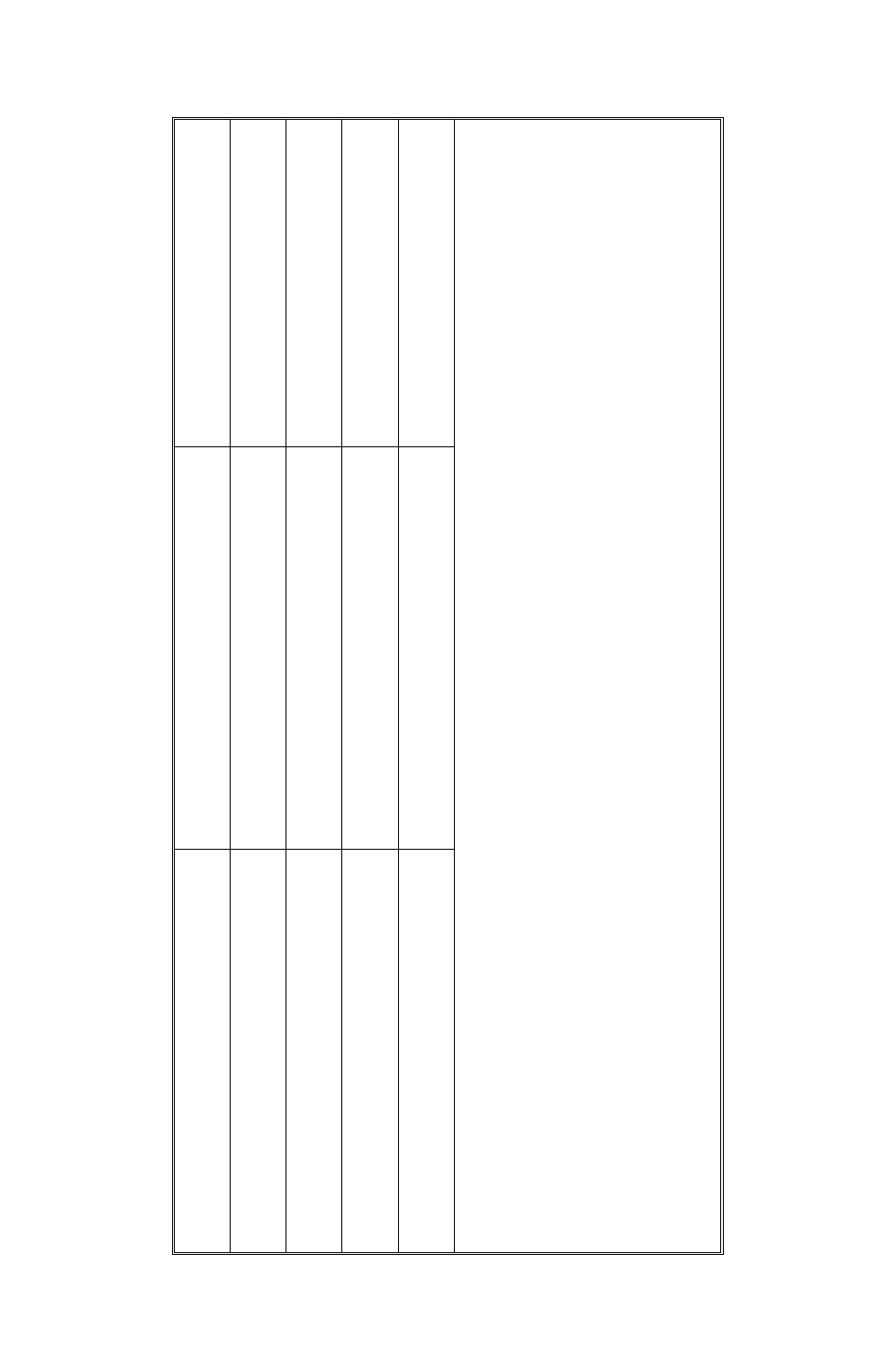### *II.a – Programmatic Definition of the Consciousness process*

The classic action represented by 'A' in the top node can be directly equated to the recordings defining a classic instance of duration 'dt'. The quantum displacement pattern  $\forall y$  explains this action as caused by a motion during the same interval. What has been presented in figure 4 is a symbolic structure that constitutes a *program* or instruction sequence originally introduced as the operations of the quantum physicist homunculus in figure 1c. The program instructions themselves can be identified with English words or with more precise physics and mathematical terminology as shown in Table 1.

Whichever definitions are used, their precise application as programming instructions will now be demonstrated. The figure 4 instructions ask *one* to take the content of a variable called 'description of a sensation', find its meaning, and transform it into the meaning of the content of a variable called 'description of an explanation'. When writing 'description of sensations' as a variable, it should be clear that these words must be substituted with an actual description, which in turn must be substituted with the meaning of this actual description, i.e. an actual sensation, upon which a process is intended to operate when the program is executed. Since a first-person human is the loop, these actual sensations are the color-intensities seen on the retina. For an automaton they are the photon hits recorded at the sensor plane. When writing 'description of explanation' as a variable, the actual description must be substituted, and this in turn points to a meaning. For an automaton the meaning is the data structure in memory. For a first-person human the memory structures cannot be seen directly but must be read out through an internal measurement process and displayed as a sensation. Through this cycle a typical human will process an optical sensation into a memory and then make a measurement on that memory to generate the expectation of what it would feel like to touch the entity. This expected touch sensation is displayed in the dark psychological space surrounding oneself when ones eyes are closed.

Once it is clear that what has been presented is a set of instructions translated into more precise mathematical terminology, it makes sense to ask, 'who is the *one* asked to carry out these instructions and how does one become a loop?' In section 1 the *one* was identified as the Homunculus Scientist who recorded his own activities while processing measurement observables from a quantum experiment to get the blueprint expanded in figure 4 above. We then simply transferred his cognitive role into the cycle by stating we would automate the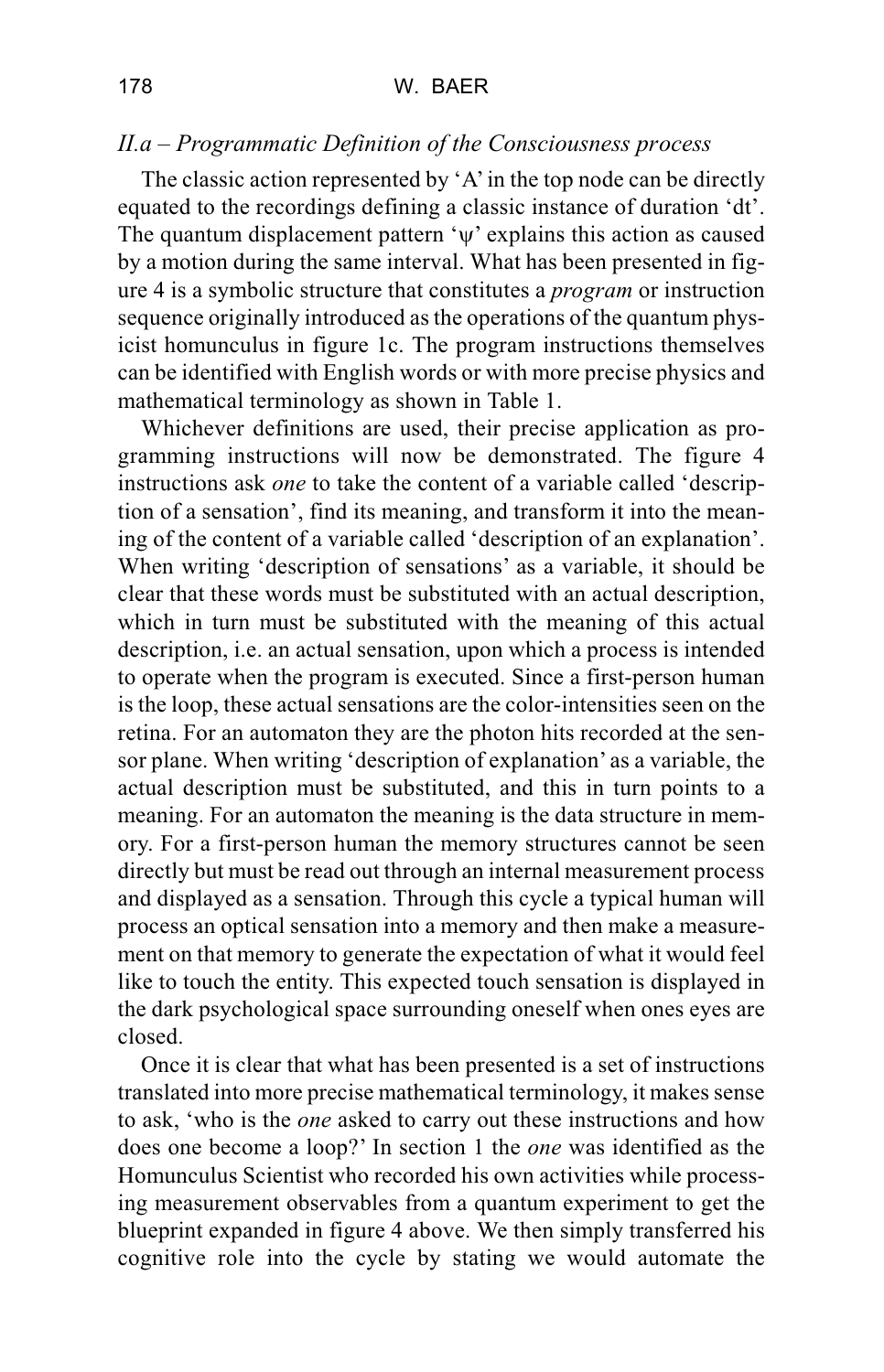program. The flippant word automate hid an important difficulty that must now be explained clearly. The path around the cycle is in the time direction. Time here is defined as the name of a state which is derived from the internal configuration of the system. A closed time line implies both a finite and repeating set of states. When looking at a symbol of the cycle from outside *one* can read the instructions which tell *one* to go from one state to the next. But how can *one* actually execute these instructions? In a very real sense this means getting into the cycle and feeling time flow through *one* rather than watching it pass by from the outside. This 'getting into' — accomplished by realizing that *one is* actually a cycle because all parts of the universe, whether dead or alive, are cycles — will be qualitatively discussed in the next section.

#### *II.b – Getting Into the Consciousness process*

Assume the cycle in figure 4 applies to the universe as a whole, so that 'A[x,y,z,t]' defines everything in a classic naïve reality context. We call the cycle 'U' and visualize it as implemented by a universal third person who carries out the instructions. Of course neither you nor I are that person but we can adopt a god's eye role when looking down upon a description of the world, so that while executing the instructions defined in figure 4, the resulting activity models the universal conscious event. Figure 5 shows an anthropomorphic simplification of a process cycle in which the 'A[x,y,z,t]' is represented by a classic box with moving objects and fields. Now assume U has this sensation of a universe in front of him and wishes to know, i.e. become con-



*Figure 5.* 3rd Person Knowing Objective world

scious of, what it is. To do so U must recognize it and, acting as a writer, record the result of his recognition in some form. U's memory is visualized as a gigantic externalized note pad in which these forms are recorded. Consistent with the naïve reality concept his sensing operations are so delicate that they do not disturb the universe in the least. Let's further assume that U is very meticulous and wishes to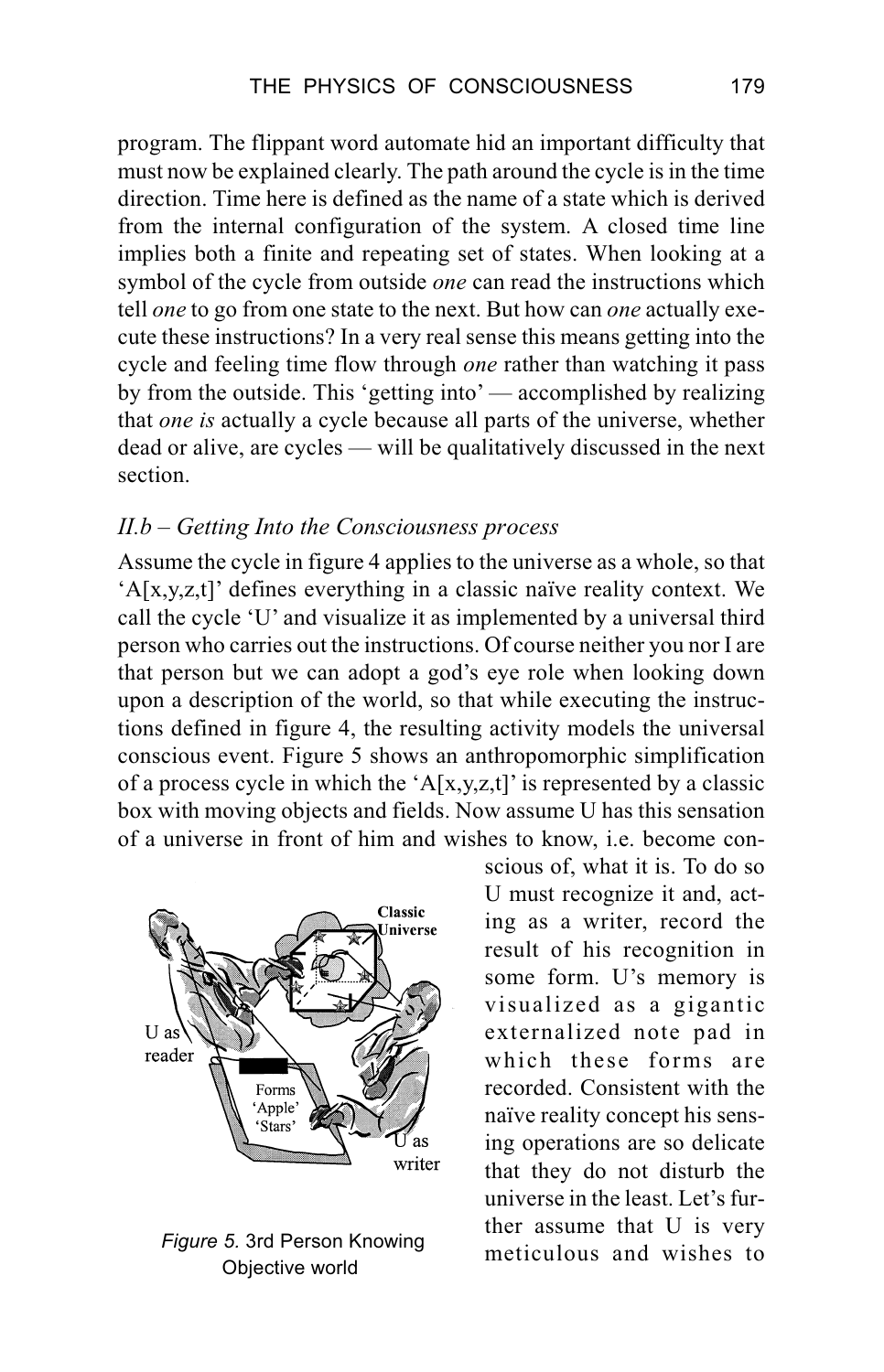know every little bit of the universe in detail. Thus every quantum of action happening sometime somewhere is recorded in representative forms. When all the actions in the sensation are recorded as forms in the note pad, U has reached the half point in the program. He now has the form 'universe' summarizing all its details on the pad. Does he/she know the universe? Well, he has symbolic forms, such as 'apple, stars or  $\psi'$ , recorded in his memory but he does not know what they mean until they are read and turned into meaning. Thus the reader phase of the consciousness process begins: U now interprets the forms filling his memory. These forms were constructed precisely to tell him where and when each bit of action happened and can be turned back into meaning by pointing to the objective bits he originally sensed. At the end of this 'read' process he has again identified the sensation of the universe as an action structure in front of him.

A single cycle of this process identifies an objective universe with a symbolic representation and back again. If you and I can be neglected then U is completely isolated, and the process would repeat exactly. In this case, the sensation would not change, there would be only one event, and the cycle would capture exactly one state of that event. It would be the perpetual 'now' existing forever. During the process, U recognizes something that means what it sees. Expressed in words U, the process, would be a perpetual self-measurement cycle of transformation between object and subject as described with the following verbal cycle.



This is the essential property of a conscious being and thus we have visualized the execution of a process in which the universal third person, or whatever you want to call it, is conscious of everything. This consciousness in not in the nodes, but it is in the nodes being processed. To be conscious of the universe the cycle must be happening.

The use of a large ethereal being to demonstrate the operation of the consciousness cycle would certainly rankle the sensibilities of most scientists. So let's repeat the program only this time we assume U is implemented by a negligibly small being with a negligibly small mind outside of the material universe. Again U begins to sense the universe and has a sensation in his mind. Soon his mind fills up and he is forced to externalize his knowledge as material symbols in a large recording tape. Since there is nothing outside the universe the tape must be built from material already there. To avoid disturbing the universe before it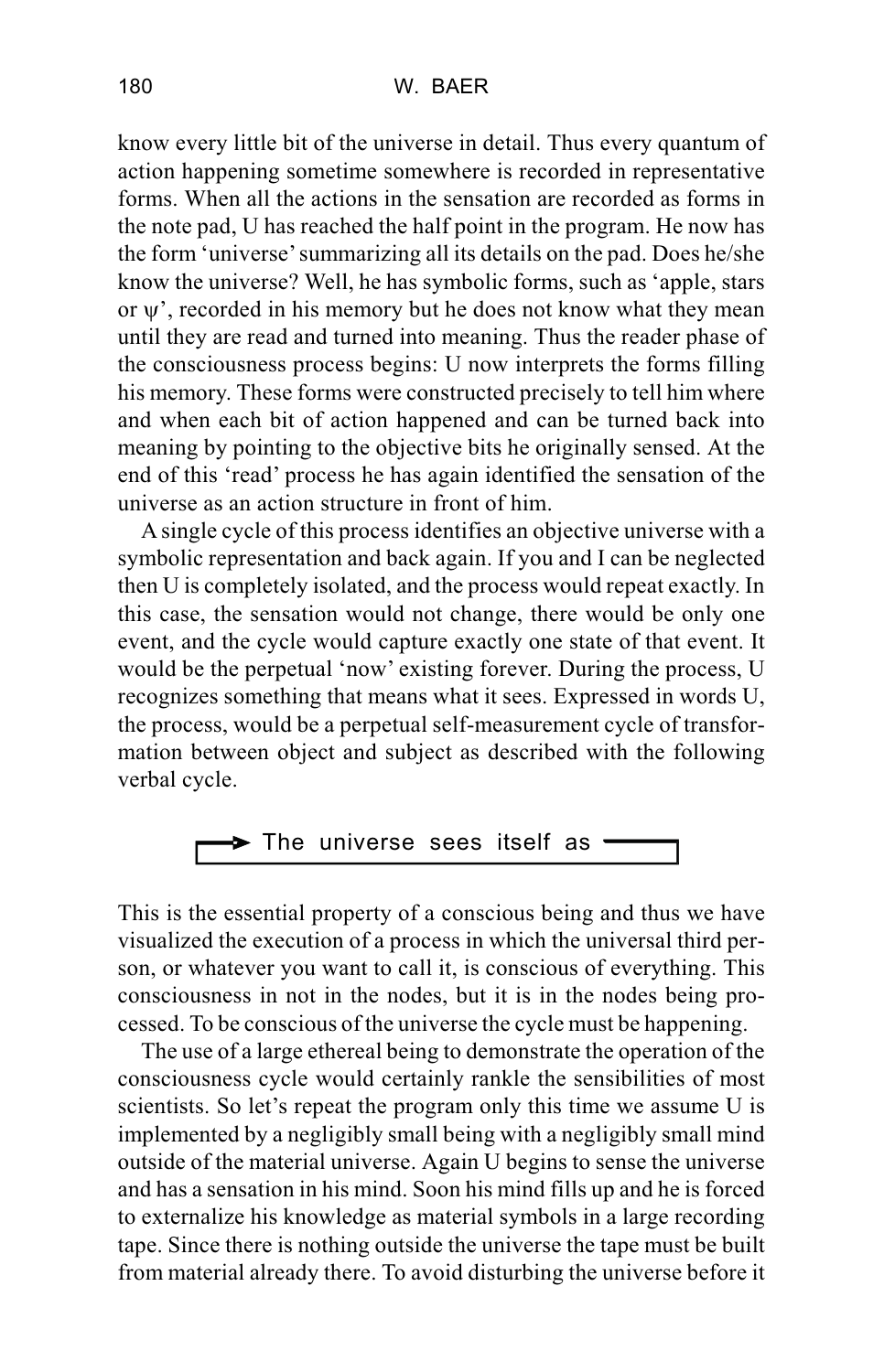is measured he must build the tape out of material scavenged from parts he has already measured. Thus, as he proceeds to gain knowledge, the universe is divided into two regions: one is the object he still wishes to know while the other is his externalized memory. Eventually all the material in the universe has been measured and he is completely surrounded by a symbolic structure that constitutes his memory. Wherever he looks he sees the universe as a big symbolic structure.

His situation is like being inside a big library filled with books. On one hand he knows everything because it is all written in the books, but on the other hand he knows nothing until he picks out each book, sees each page, and translates them into meaning. Thus the Universe is divided into two parts once more. One is filled with symbols not yet read the other filled with objects that constitute the meaning of those symbols that have been read. At the end of this process the entire universe has been restored to its original objective configuration.

The anthropomorphic story just told describes an execution of the consciousness process in small steps that can be laid out graphically in figure 6. Here the initial state in which the physical universe is seen as a classic object is at the top. The interim state in which the universe is seen as another object, but interpreted as a symbol, is at the bottom. Sequential cycles between these two extremes are shown in the transformation boxes in the middle. The process described in figure 6 converts one observable configuration into a symbol of that configuration. The fact that we interpret the world symbolically half





way through the cycle is not a property of the physical configuration but rather a property of ourselves looking down on the model. The process described would simply convert one observable configuration into another because the 'physical reality' portions of the cycles occur inside the transformation boxes. Looked at in this way, a classic physical description of an evolving universe emerges. If the top node, seen as naïve reality objects surrounded by stars, is our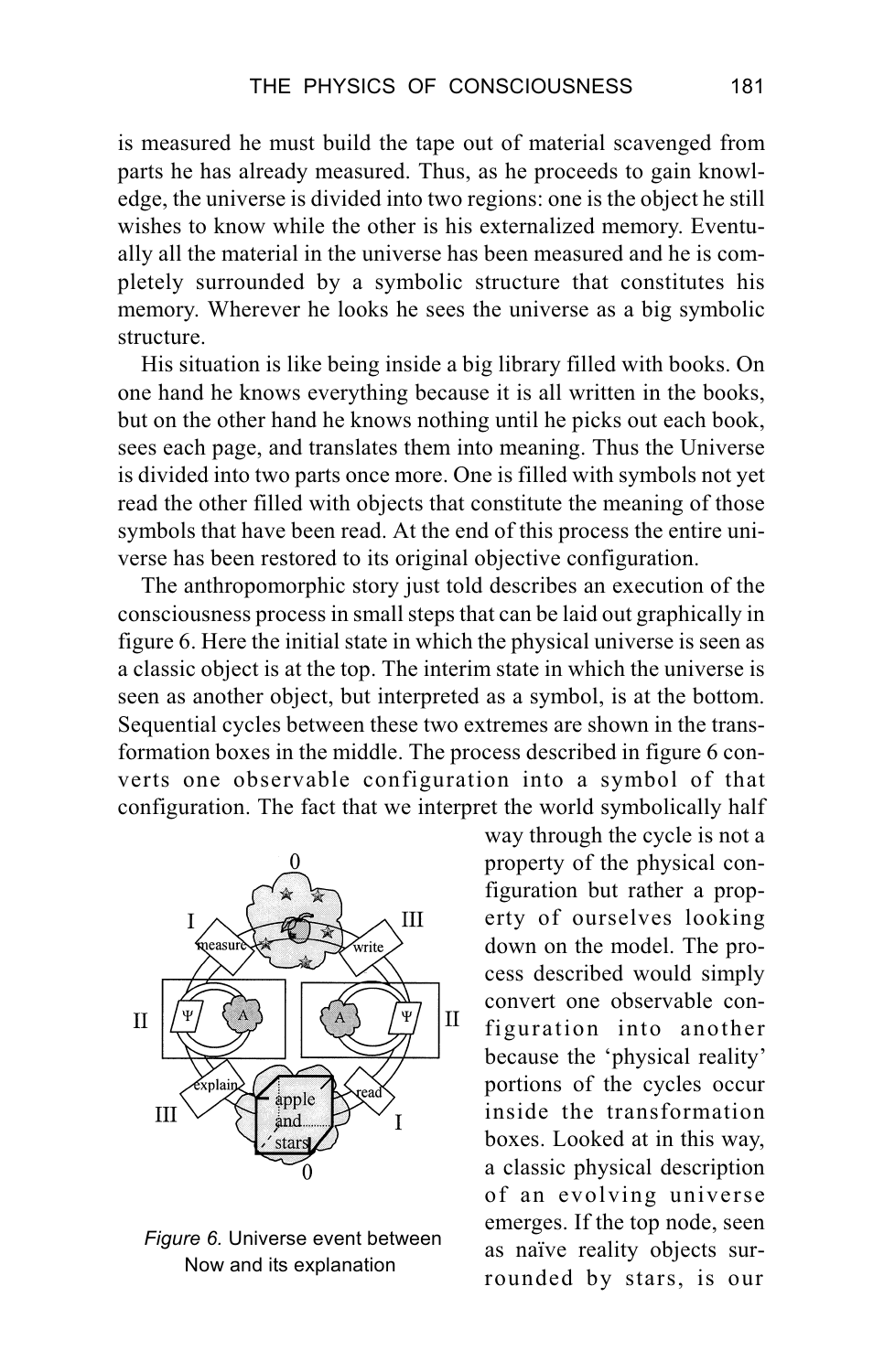current experience of the physical universe, then its opposite node would be both the beginning and end experience of the universe.

Given the direct association of the Figure 4 program with the evolution of the classic physical universe one may ask what happened to consciousness? We started this second story with the assumption that the executor of the program was no longer a gigantic personage who could grasp the Universe in one mental image but a small being with a vanishing number of mental storage locations. The trade-off between memory space and execution time is a well known property in computer science. If all the cycles are performed in parallel, it takes one time. If half are performed in parallel it takes two times. In the extreme, all cycles are performed sequentially and only one mental place remains for each cycle and it takes all the time there is. Figure 6 shows the experience of the origin of the universe 'written' into the explanation form ' $\psi(0)$ ' in one node of a transformation process. The process shown graphically as a cycle, repeats the exact number of times required to propagate the universe explanation to ' $v(now)'$  and then performs a measurement projection into its current appearance.

Anthropomorphically these repetitions are cycles of sensation and explanation. Consciousness is contained in this activity. The sensation node is the interval between two states of  $\psi$ . In quantum physics the observable sensation aspect described in classic physics terms is ignored and the evolution of the universe from the origin to its present state is a unitary transformation between two quantum states, identified by von Neumann as a quantum Process II. Consciousness is to be found not in the beginning or end product but in the execution of the transformations between the two.

The realization that not only a conscious being, but the universe as a whole, can be equated to a cycle of activity and is therefore a conscious being has now been achieved. This is the main purpose of this section. It requires the adoption of a new process model of reality. How such a model can provide the underpinnings of quantum theory and advance our understanding of physics will be discussed in the next section.

# **III: Quantum Theory Approximation of the Process Model**

Quantum theory was conceived in the framework of a classic spacetime container. The mapping of this theory to the consciousness process neglects the fact that space and time are also conscious sensations that must be included in that process. Quantum Theory, as conventionally presented, calculates both de Broglie waves and probability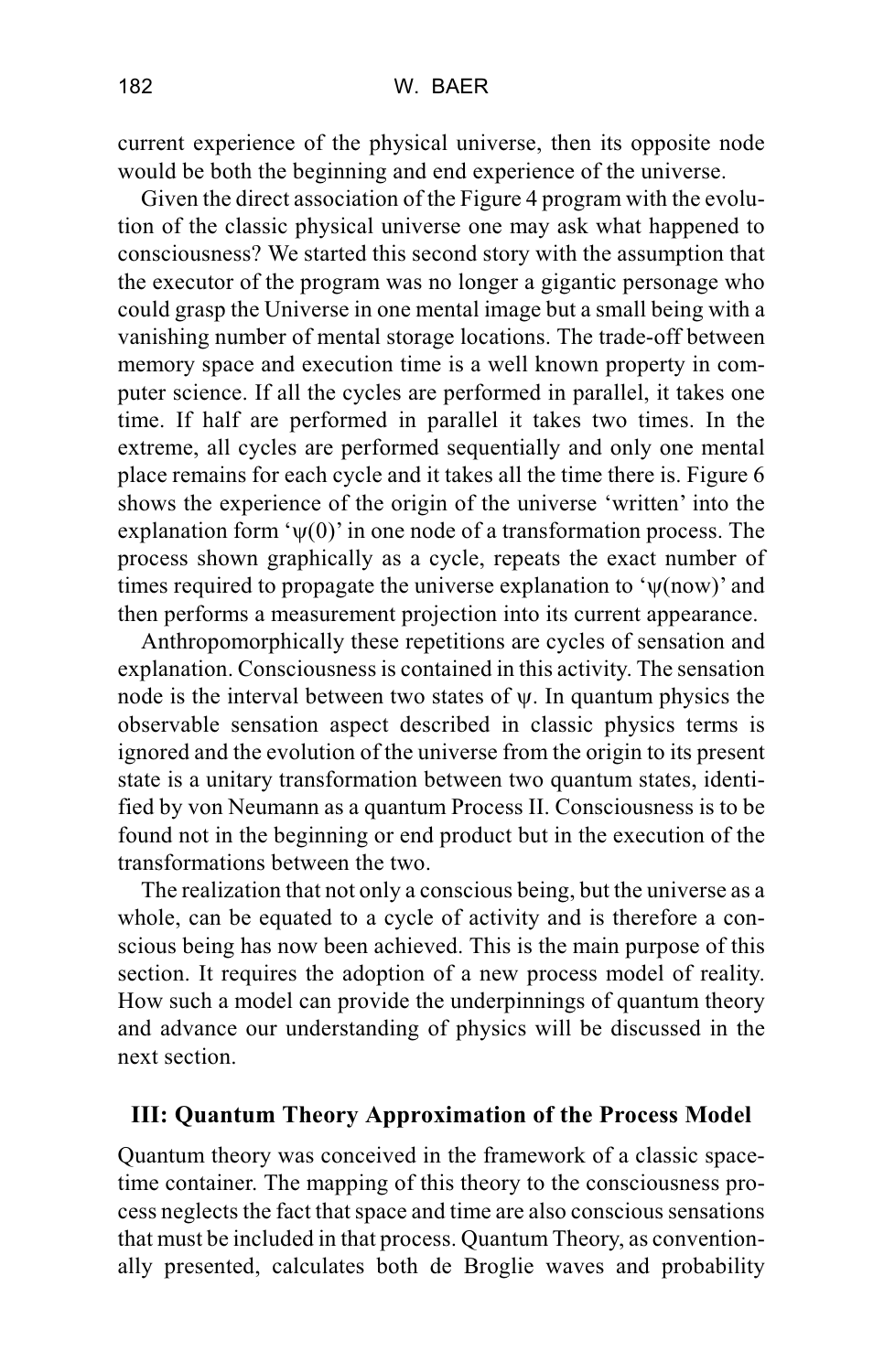predictions of actualizations in Cartesian space or its generalization called Hilbert space. It does not deal with the origin of these spaces and therefore is an incomplete description of the consciousness process. To address the origin of space and time we move outside the realm of physics and into its meta-physical underpinnings. Typical texts in classical mechanics (e.g. Goldstein, 1965, p. 1) assume the concepts of space, time, material, charge, and a host of other properties are simply understood by the reader as *a priori* knowledge. These concepts can now be derived from more primitive event characteristics which I will discuss in this section.

From an information processing point of view, the key insight revolves around the fact that both the display of sensations and the memory in which explanations are recorded are incorporated in some underlying structure that provides the container within which the processing takes place. One thing we know about successful processing machinery is that *the data being processed must not destroy the machinery doing the processing*. In other words only small perturbations in the bulk of such processing systems can be accepted. If you, I, and the Rest of the Universe are indeed processing cycles, then such processing must occur in a permanent underlying structure that is stable and serves as host to the small perturbations that constitute our content. The situation is analogous to watching a television screen



*Figure 7.* Fundamental Transformations of the Conscious process for a time step in a single space cell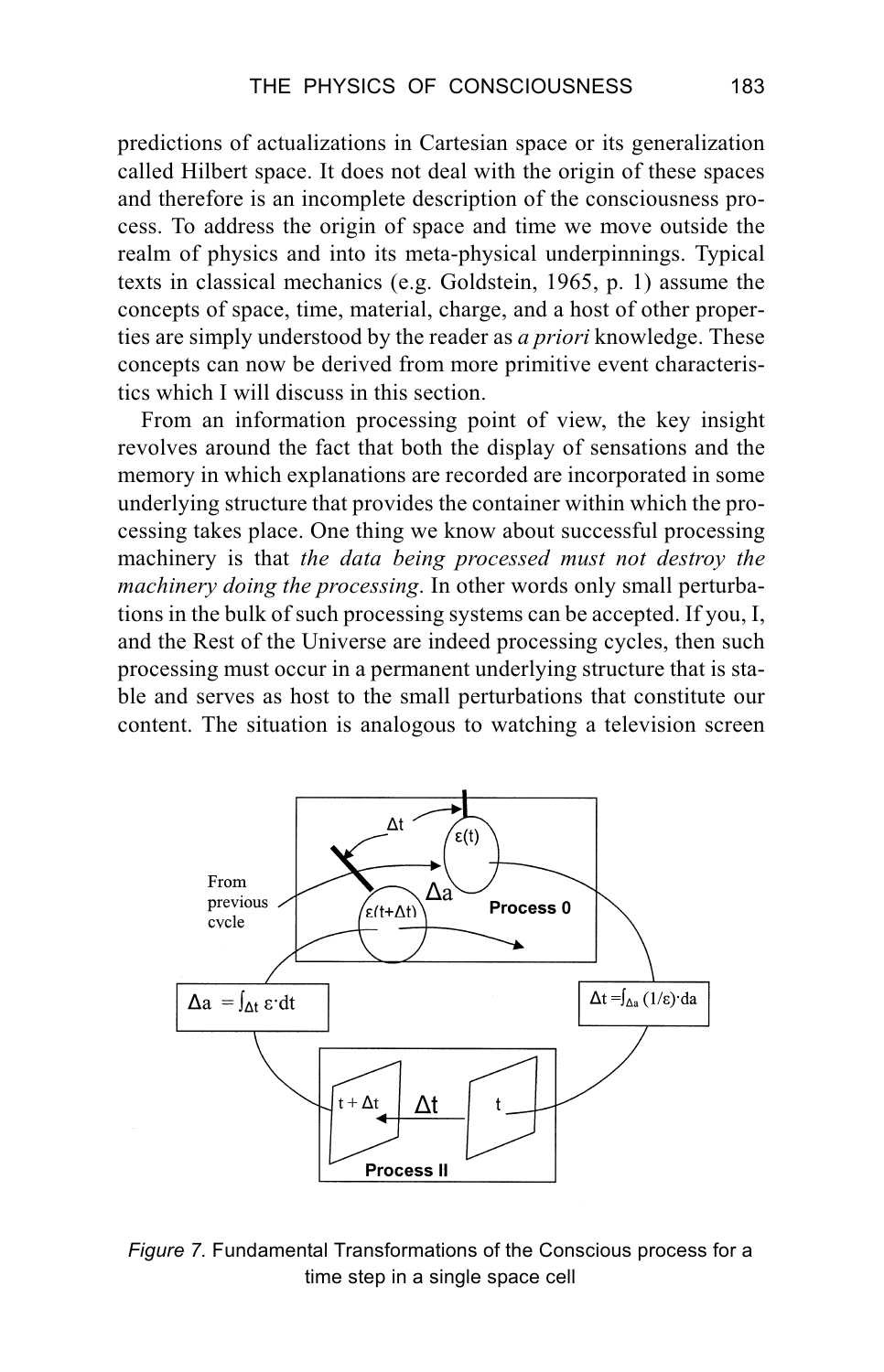without a picture. The display space may be empty of visual objects but certainly not empty of the phosphor dot cells with which these objects can be made to appear. Likewise empty perceptual space for you and I and inertial space of U are related to each of our bulk background structures. Since the fundamental entities in the process model are events, there must be a field of permanent stable activities to act as space cells within which sensations and memory explanations occur. I will now show the reader that such a structure of stable activities underlies the appearance of both personal space for you and I, and inertial space for the Rest of the Universe.<sup>1</sup>

Let us assume a space point is smaller than the Plank length and can be modeled with the mathematics of a classic physical system. The nature of space cells is an active area of investigation in quantum cosmology and not much is known about them yet. I have shown in Appendix A that no matter how complex such a cell may turn out to be, it can be viewed in a phase space reference frame in which all coordinates are constant except the time 't' and all momenta are zero except for the energy ' $\varepsilon$ ' — in other words, a clock that measures its own time. Time here is used as a state label, not as a geometric fourth dimension, i.e. 'time is what clocks measure' (Green, 1999, p. 37). Such a clock can be objectively visualized as a pointer moving, but not necessarily uniformly, against a dial. The position of the pointer at location 't' on the dial specifies the time the clock measures and its motion defines a time increment ' $\Delta t$ '. If completely isolated the action required to execute this motion is given by  $(\Delta a = \epsilon \cdot \Delta t)$ . Thus we have a sensation that can be seen, i.e. a bit of action, and how it is explained, i.e. by the form of a bit of change in time. Figure 7 shows an open curve of a single ' $\Delta t$ ' step. The curve connects the nodes of the consciousness cycle with process I and III equations. They differ from those shown in figure 4 because they define a direct transformation between action and time instead of the small oscillation approximation of quantum theory.

In general terms, the consciousness process transforms material into form and back again. Since an isolated classic physical system can be reduced to a clock with a single degree of freedom, the basic form available is a length of time. Similarly the basic material is action. Viewed as a process, a running clock is action in a form of time. Thus we could say *the fundamental consciousness process transforms action into time and time into action.*

<sup>[1]</sup> See Cahill (2006) for a review of the evidence for an inertial space attached to fixed star backgrounds.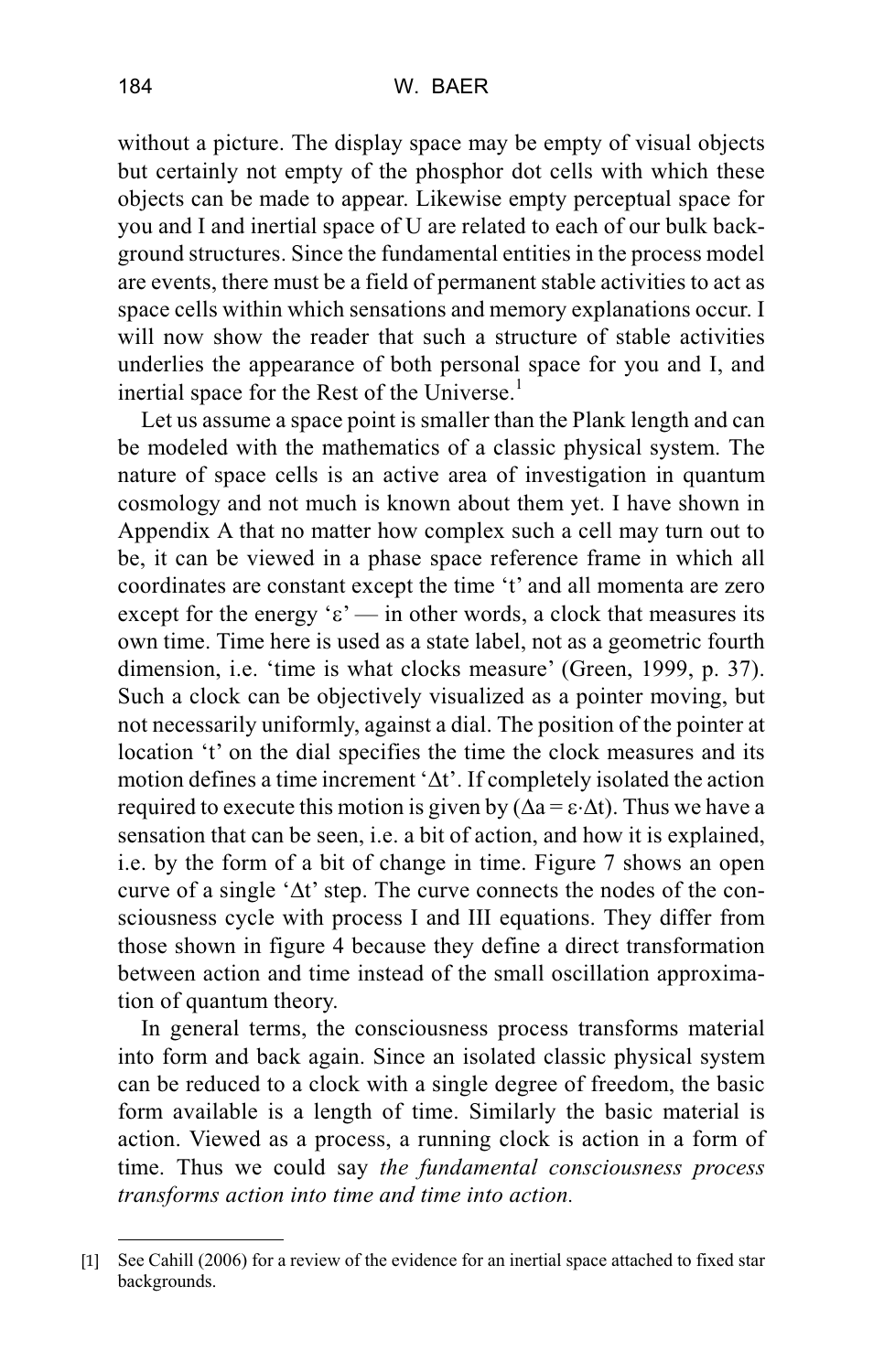A single empty elementary space cell would be modeled as the smallest isolated clock executing along a closed process line with no time increment ( $\Delta t=0$ ) on one node and no action ( $\Delta a = 0$ ) on the other. It may be visualized as a clock in a single state of time without the hand moving. The single bit of awareness associated with such a process is that of empty space with no sense of time, in other words, awareness of absolutely nothing. Such self-aware space cells are the elementary events of the process model and replace elementary particles as the building blocks of physical reality.

To build a space that corresponds to the feeling of psychological space, i.e. the television screen without pictures, we must let the clock run so as to generate a series of background events that can be labeled by the name of the clock 'q' and the name of its states 't'. Such a process sequence is built by connecting the single segments shown in figure 7 together, making a closed curve that sums up a complete self-measuring period. The total amount of action  $A(q)$  in the period could be calculated by integrating over the total period of all time states  $T(q)$ . Rather than watching the clock from the outside we 'get into the consciousness process' by taking on the role of an observer who rides along with the clock dial. This generates the illusion of empty space since such an observer feels no time increment  $(\Delta t=0)$ and no action ( $\Delta a= 0$ ) when in actuality the clock process is built of  $A(q)$  action and  $T(q)$  time cycles. The awareness associated with this illusionary emptiness of space is awareness of self-existence and is far different from absolute nothing. The generator of the transformation that implements the 'get into the consciousness process' is called Hamilton's Principle Function 'S(p,q,H,t)'. It was introduced in table 1 and is used in Appendix A to formally illustrate how quantum oscillations are derived as an approximation from the process model of space. The next paragraph will discuss this derivation in qualitative terms.

Let us now suppose that instead of one clock 'q' we have a field of clocks each of which is labeled x,y,z. Assume these are stacked up close enough together so that they are no longer isolated but instead interact with each other very slightly. A cognitive being built out of a field of space cells will therefore contain small displacements  $\Delta t[xyz]$ around the equilibrium time in each of the isolated clocks. This will lead to the appearance of an action deviation  $\Delta a$ [xyz] from each isolated clock's background action. It can be shown from the classic theory of small oscillations (Goldstein, 1965, chapter 10) that the non-relativistic approximation for small oscillations executed by any classic system that is subject to very small disturbances will satisfy the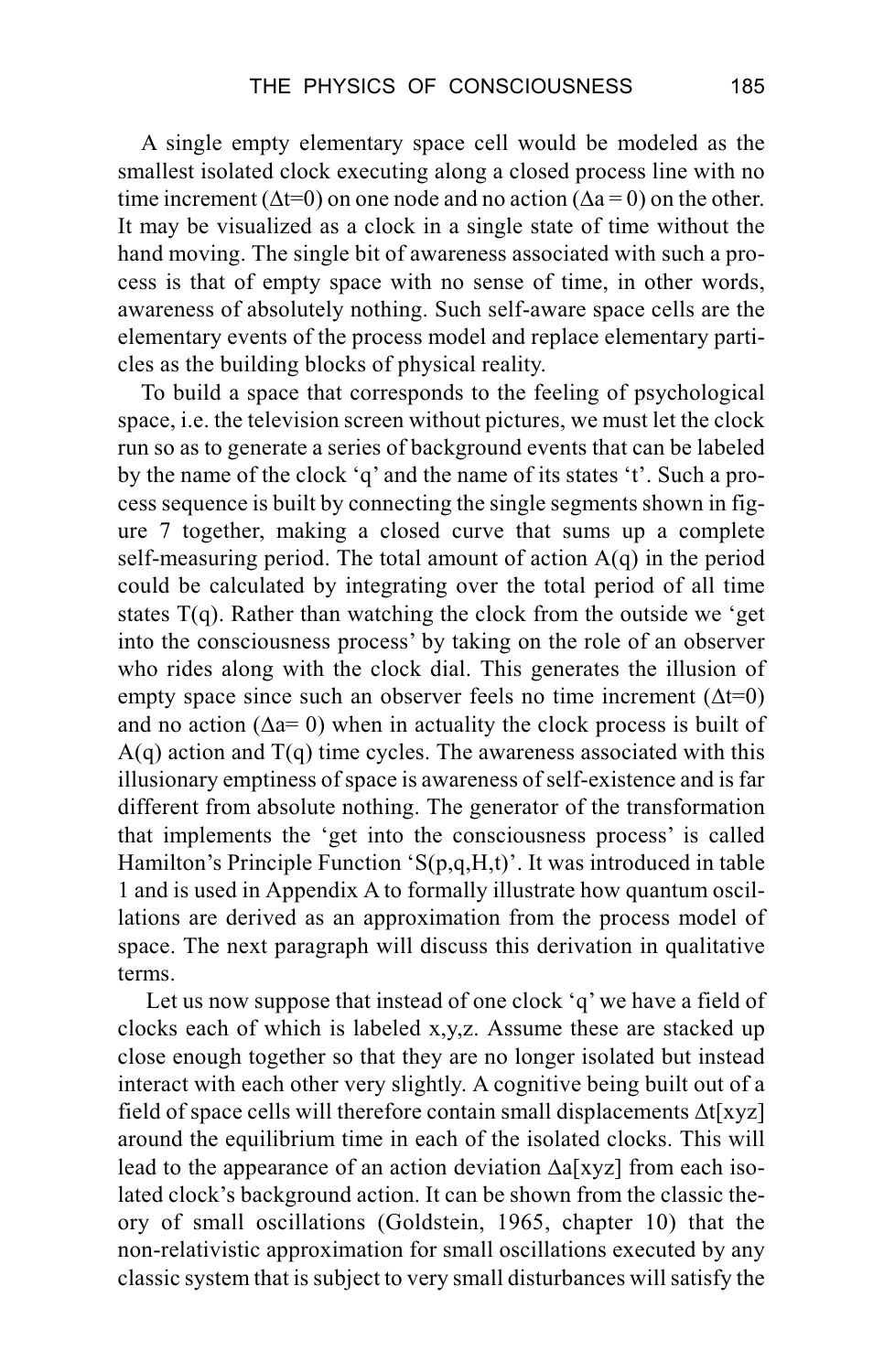Schrödinger wave equation of quantum theory. The derivation of such a wave equation for the simplest case of a particle moving in flat interstellar space is provided by the author (Baer, 2009a).

The pattern of small displacements  $\Delta t[xyz]$  in the clock field at time 't' is traditionally named the Schrödinger wave function  $\psi[x,y,z,t]$ , which describes patterns of oscillations known as de Broglie waves. The additional action due to the small disturbance in each clock is proportional to the square of the displacement amplitude,  $\psi^*$ [x,y,z,t]  $\psi[x,y,z,t]$ , which is proportional to the action pattern found at x,y,z and thus equal to the probability of an interaction at that location. The sum of interactions is interpreted as evidence of a mass-charge structure in classic perceptual space. The motion of the center of this mass is governed by the classic Hamilton's Equations when looked at in classic space or alternatively by the Schrödinger equation when looked at as a disturbance in a field of clocks.

The consciousness cycle in figure 4 shows a field of displacements  $\psi$  in a space of cells labeled 'q' as they progress through states labeled 't'on the bottom. On the top the 'q'references the implicit sensation of empty space locations in which observables appear. The quantum interpretation of observables is that they are 'really' a displacement pattern in a set of Hilbert space cells defining an a-priory background of the quantum world. The discussion above proposes that these displacements are small oscillatory approximations to the much larger self-measurement process that relates the feeling of space with a set of mass-charge structures which generate that feeling. The larger underlying process generates the sensation of space itself which in our view clearly does not come from nothing.

Viewed from the outside a heuristic model of this larger self-measurement process would look like a set of bed springs attached by sensors to a display monitor. The sensors measure the amplitude of the oscillations in the springs and display their corresponding intensity patterns on the monitor. These intensities are in turn viewed by a camera that controls the amplitudes so that we have a feedback cycle. The springs represent the forces holding the clock pointer to its empty space position in the space cell model discussed earlier. If the springs are all stationary, the monitor is empty and stays empty. If a cycle is slightly disturbed, a spring oscillation amplitude is induced and images appear on the monitor. If the disturbance stops, the amplitudes and images captured in the cycles continue to move around the bedsprings. These motions are governed by the small interactions between the springs and satisfy a Schrödinger equation. The moving images are the display of latent knowledge the system carries within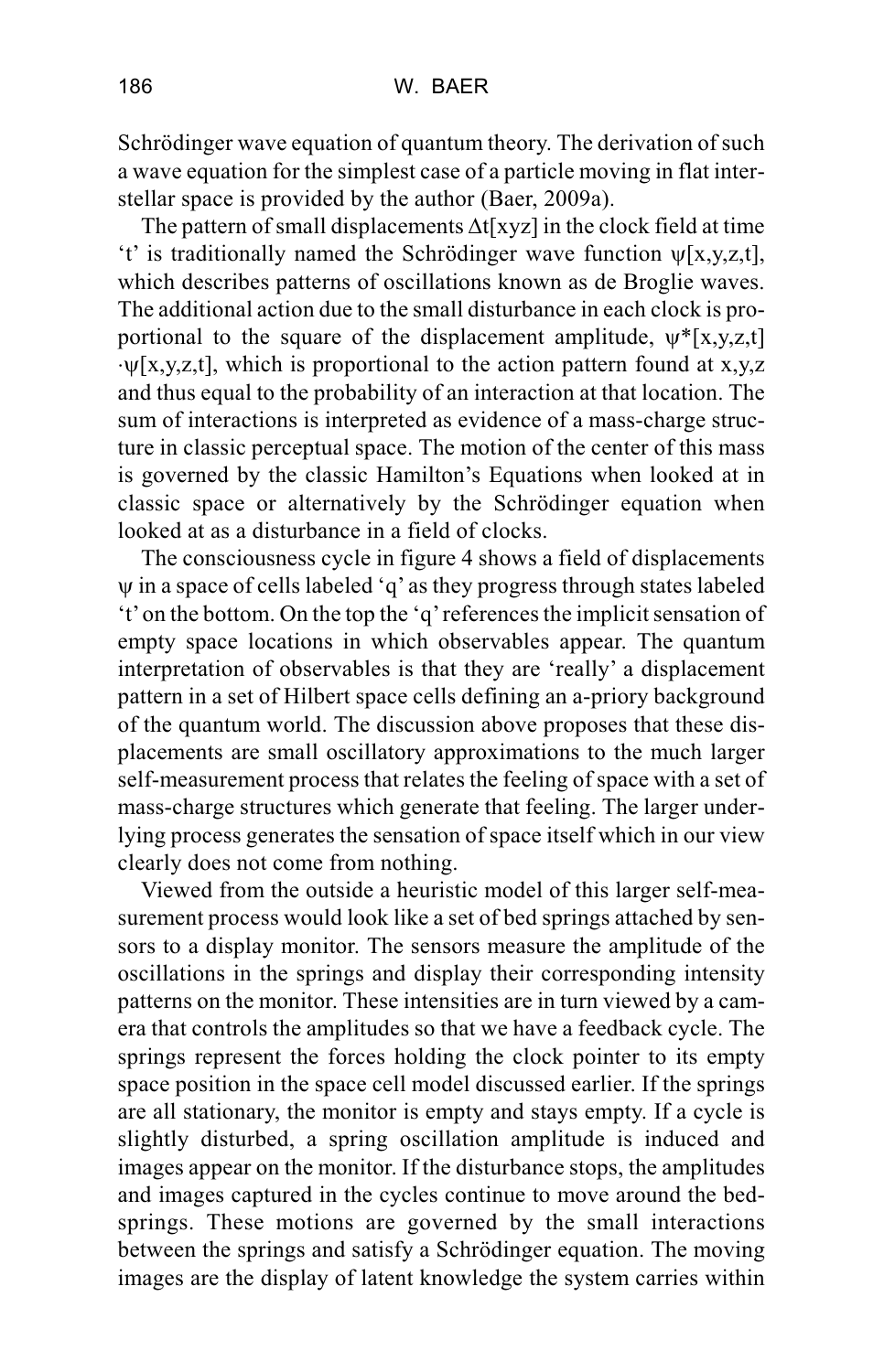itself as an accommodation to influences from external sources. Typically this knowledge fades with time as the amplitudes are distributed throughout the system and shows up as noise on the monitor but never disappears. A model of the consciousness process universe consists of a set of such interacting self-measuring loops.

The chief problem with this visualization is that you are not in it. The process of 'getting into the consciousness process' was discussed in section II.b, and here it would mean getting in between one of the monitors and its camera and taking over control of one of the loops. Falling into a game and developing a second nature is a well known phenomenon. That you have fallen into life and are living your first nature is the highly suggestive metaphor the process model supports.

# **IV: Discussion and Summary**

I have approached the problem of consciousness by examining the physical foundations suggested by William James' and Alfred Whitehead's process hypothesis. These hypothesis suggest sensations and their physical reality explanation are two nodes in a conscious existence cycle. This cycle connects substance with form or action with time. I showed that by selecting processes, rather than particles, as fundamental entities, an underlying physical reality can be conceived within which the equations of quantum theory can be identified with consciousness processes and quantum theory itself can be anchored in a tangible process reality rather than the probabilistic world of uncertainty.

The consciousness process has been described in several terms: In English, it transforms feelings into objective explanations and back again. In Physics, it transforms the classic world into the quantum world and back again. In Mathematical terms, it transforms action patterns into time fields and back again. In physiologic terms, it transforms sensations into neural correlates of consciousness and back again. In general it forms a recognition of a fundamental shift in our world view from a three dimensional space with moving objects, past quantum theory and onto a process reality.

The philosophical implications of the process reality are significant. If correct then we are not merely bodies in a box, but larger processing elements executing a metamorphosis cycle in which here-and-now is simply defined as the point of interaction. The process universe is conceived as a set of interacting event loop structures. Our daily experiences are not those of independent external objects, but rather are our personal accommodation and knowledge display of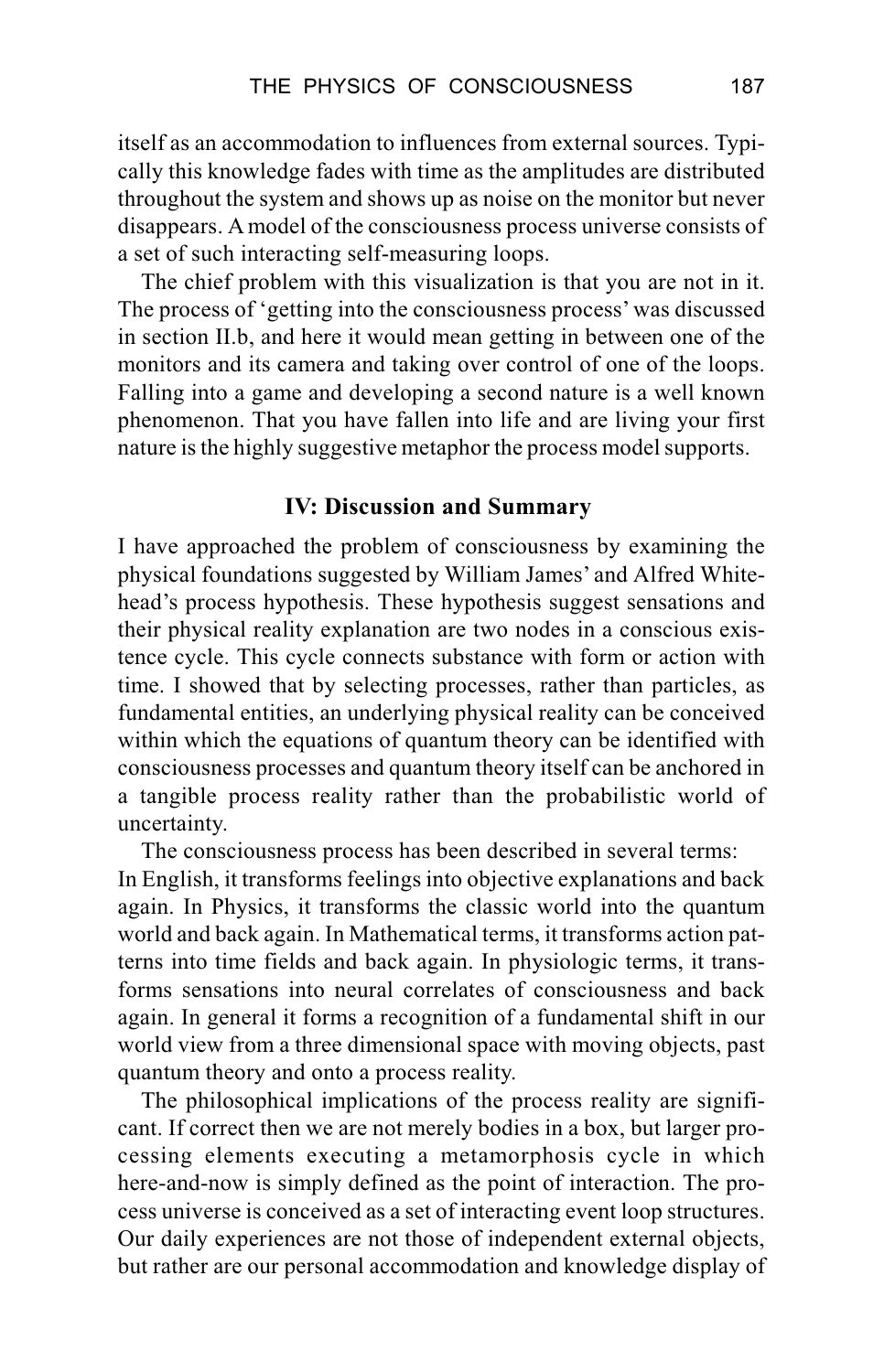interactions with other events. Other events in turn have their own internal vocabulary with which to accommodate our influence.

Of special importance is the suggestion that a permanent underlying stable process exists which provides the space and time reference set within which both experiences and their explanations occur. If true, such structures would explain the reversibility of fundamental physical laws since the content of space and hence all physics here-to-fore developed would be limited to small reversible perturbations that cannot destroy the space in which the physical phenomena occur. If, furthermore, we conscious individuals are such structures, then each of us possesses a permanent existence form. Life experiences would then be small perturbations that accommodate external influences and, in turn, our external body would be the accommodation of the Rest of the Universe to our interaction. Death, in this case, would be a cessation of connection between our permanent existence structure and our influence in the Rest of the Universe.

Proof of the veracity of the process model of physical reality is not to be expected in the normal sense of the word. Proof of right or wrong usually requires a rigid framework against which these concepts are defined. A major theme in my approach is that 'physical reality' is a string of words that reference explanatory processing elements. Many beliefs can serve an explanatory purpose in our thinking process. If such processing elements are themselves processes that convert symbols into meaning then the explanation of conscious experience can become a scale model of the consciousness process one is trying to explain. Logical consistency is currently offered as the major argument for accepting the process hypothesis. The value of such consistency must be judged relative to the problem at hand. I would not recommend entering a lions den armed only with a logically consistent reality model. A well oiled revolver and 'naïve reality' might be more useful.

#### **References**

- Atmanspacher, H. and Primas, H. (2006), 'Pauli's ideas on mind matter in the context of contemporary science', *Journal of Consciousness Studies*, **13** (3), pp. 5–50.
- Baer, Wolfgang and Pizzi, Rita,(2008), 'The search for biological quantum computer elements', *ICCES*, **154** (1), pp. 1–21.
- Baer, Wolfgang (2009a), 'Using the Turing Machine to simulate physics', containing derivation of Schrödinger's equation for classic systems: URL http://www.cs.nps.navy.mil/people/faculty/baer.
- Baer, Wolfgang and Pizzi Rita,(2009b) 'The case for biological quantum computer elements', *Quantum Information and Computation VII*. Edited by Donkor, Eric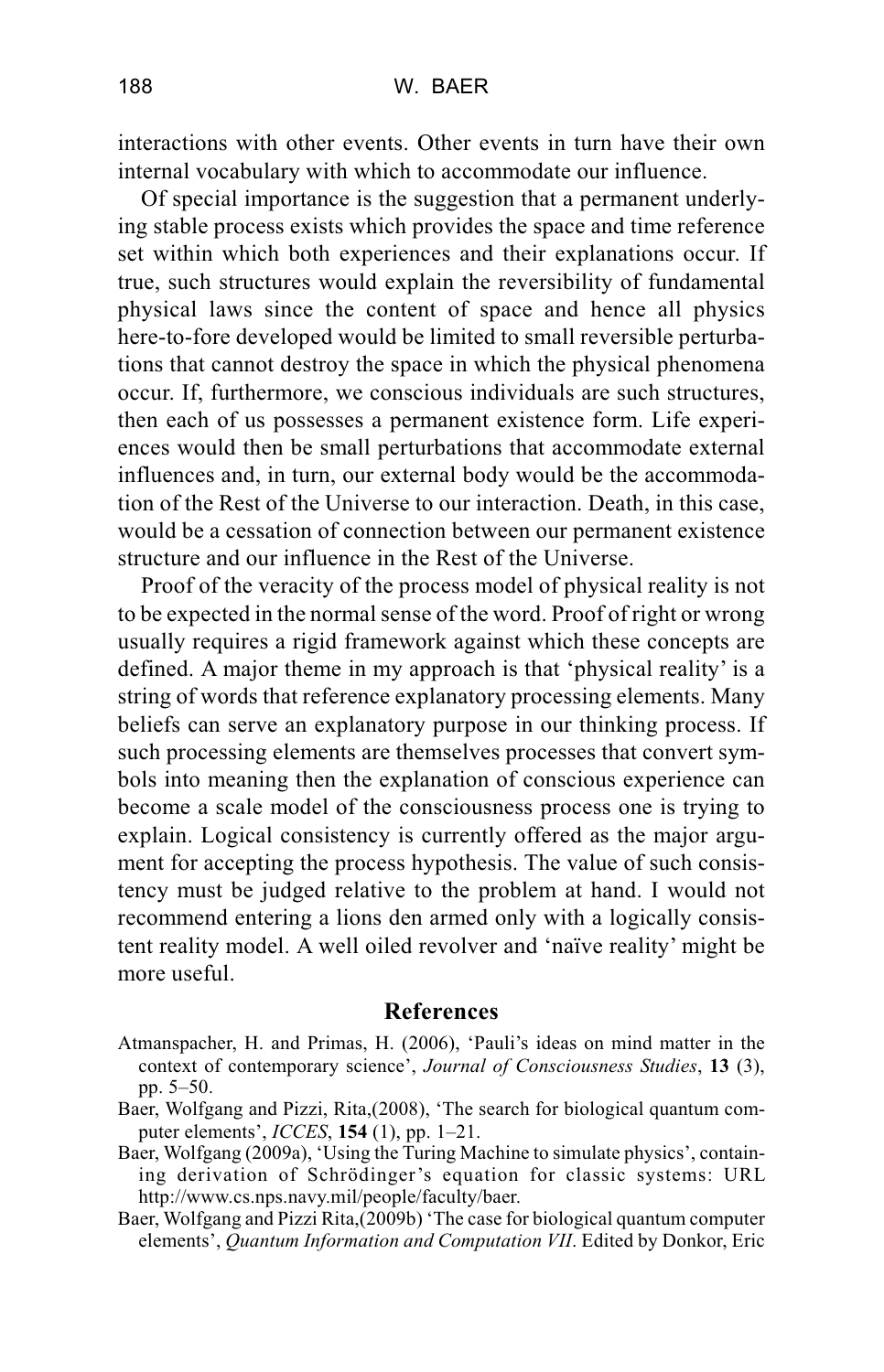J.; Pirich, Andrew R.; Brandt, Howard E.. Proceedings of the SPIE, Volume 7342, pp. 734204-16.

- Cahill, R.T. (2006), 'A new light-speed anisotropy experiment: Absolute motion and gravitational waves detected', *Progress in Physics*, **4** (October), pp. 73–92.
- Chalmers, D.J. (1997), 'Moving forward on the problem of consciousness', *Journal of Consciousness Studies*, **4** (1), pp. 3–46. Reprinted in *Explaining Consciousness: The Hard Problem*,ed. J. Shear (Cambridge, MA: MIT Press). URL http://www.geocities.com/computerresearchassociated/consciousness.htm

Clayton, Philip (2004), 'Introduction to process thought', in *Physics and Whitehead*, ed. Timothy E. Eastman and Hank Keeton (Albany, NY: SUNY Press).

Goldstein, H. (1965), *Classical Mechanics* (New York: Addison-Wesley).

- Green, Graham (1999), *The Elegant Universe: Superstrings, Hidden Dimensions, and the Quest or the Ultimate Theory* (New York: W.W. Norton & Co.).
- Hofstadter, D. (2007) *I am a Strange Loop* (New York: Basic Books).
- James, William (1890/1955), *The Principles of Psychology* (New York: Dover ).
- Kafatos, Menas (1989), *Bell's Theorem, Quantum Theory and Conceptions of the Universe*, ed. Menas Kafatos (Kluwer Academic Publishers).
- Koch, Christof and Crick,Francis (1998), Consciousness and Neuroscience *Cerebral Cortex*, **8**, pp. 97–107.
	- URL http://www.klab.caltech.edu/~koch/crick-koch-cc-97.html
- Mensky, Michael (2006) 'Reality in quantum mechanics, Extended Everett Concept, and consciousness', http://arxiv.org/abs/physics/0608309.
- Maturana, H.R. and Valera F.J. (1992), *The Tree of Knowledge* (Boston, MA: Shamal).
- Nagel,T. (1974), 'What it is like to be a bat', *Philosphical Review*, **93**, pp. 435–50.

Nobo, Jorge L. (2004), 'Whitehead and Quantum Experience', *Physics and Whitehead: Quantum Process and Experience*, ed Timothy E. Eastman and Hank Keeton (Albany, NY: SUNY Press).

Sherburne, W. Donald (1981), *A Key to Whitehead's Process and Reality* (University of Chicago Press).

- Stapp, H.P. (1993), *Mind, Matter, and Quantum Mechanics* (Berlin: Springer-Verlag).
- Wheeler, J.A and Zurek W.H. (1983), *Quantum Theory and Measurement* (Princeton, NJ: Princeton University Press).
- Whitehead, Alfred North, (1978) 'Process and reality an essay in cosmology', Corrected Edition by D.R. Griffin and D.W. Sherburne (New York: The Free Press).
- von Neumann, J. (1955) *The Mathematematical Foundations of Quantum Mechanics* (Princeton, NJ: Princeton University Press).

# **APPENDIX A: Physics of a Completely Isolated Classic System**

A classic system can be defined by the coordinates 'qf' and momenta 'pf'in all the degrees of freedom 'f'. The equations of motion specifying the complete evolution of the system are given by the 2f functions pf(t) and qf(t). If the system is completely isolated, no external time is available and time must be defined from the internal configuration with a function t(qf,pf). And likewise its conjugate momentum called energy, is defined with a function E(pf,qf). Since time and energy are no longer independent of the momentum and coordinates, these four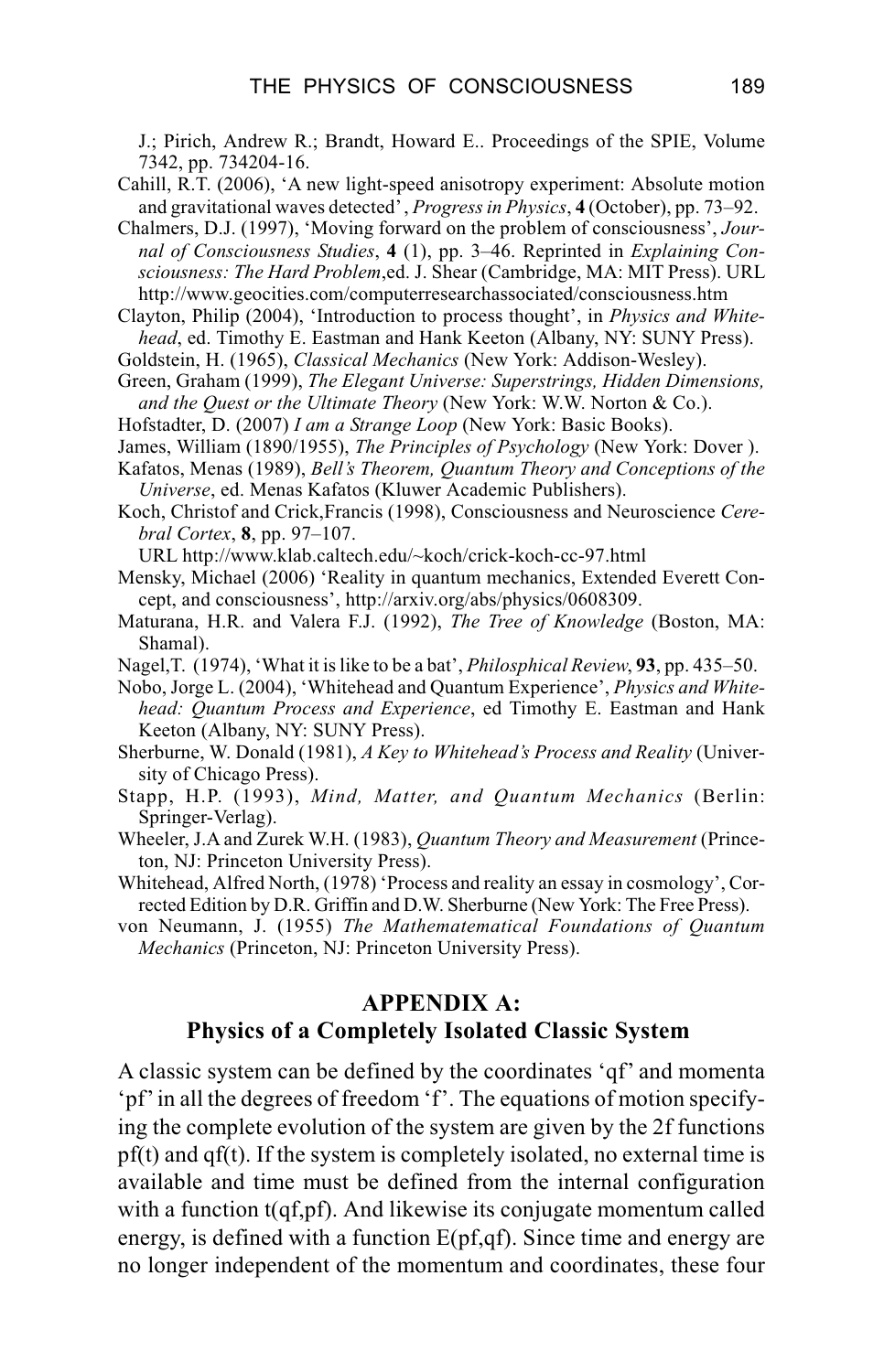relations can be viewed as a contact transformation between a coordinate frame in which qf,pf defines the system and one in which E,t defines the system. The transformation equations between the two ways of looking at the system in questions then look like,

System propogation Time and Energy definition  $pf = pf(E,t)$   $t = t(pf,qf)$  $qf = qf(E,t)$   $E = H(pf,qf) f = 1$  to all degrees of freedom.

The action required by the system is invariant under all contact transformations and can be calculated in each of the two coordinate frames as,

$$
A = \int \Sigma_f p f(E, t) \cdot dq f \qquad A = \int H(p f, q f) \cdot dt
$$

The generator of the transformation, called Hamilton's Principle function, can be calculated by taking the difference between these two expressions for action.

$$
S = \int \Sigma_f pf(E,t) \cdot dqf - \int H(pf,qf) \cdot dt
$$

Which can be reduced to

$$
S = \int {\sum_{f} p f(E, t) \cdot dqf / dt - H(pf, qf)} \cdot dt
$$

The principle of minimum action states that the actual path the system will take in configuration space, i.e. the actual system propagation, will be such that small variations around the actual path will be zero. The variation is typically defined by the letter  $\delta$ , and variations can be expanded in a perturbation sequence.

$$
\delta S = \delta^0 S + \delta^1 S + \delta^2 S + \dots
$$

The minimum action principle only requires that the first order variation  $\delta^1$ S is zero for classically physically realizable systems. This condition will be satisfied if the following two equation sets are satisfied

$$
\partial H(pf,qf) / \partial qf = -dpf/dt
$$
,  $\partial H(pf,qf) / \partial pf = dqf/dt$ .

These 2f partial differential equations are known as Hamilton's equations and define the motion of any classic system including the physical universe as a whole.

Because the Universe is by definition all there is, this system is completely isolated and therefore time must be defined as a unique